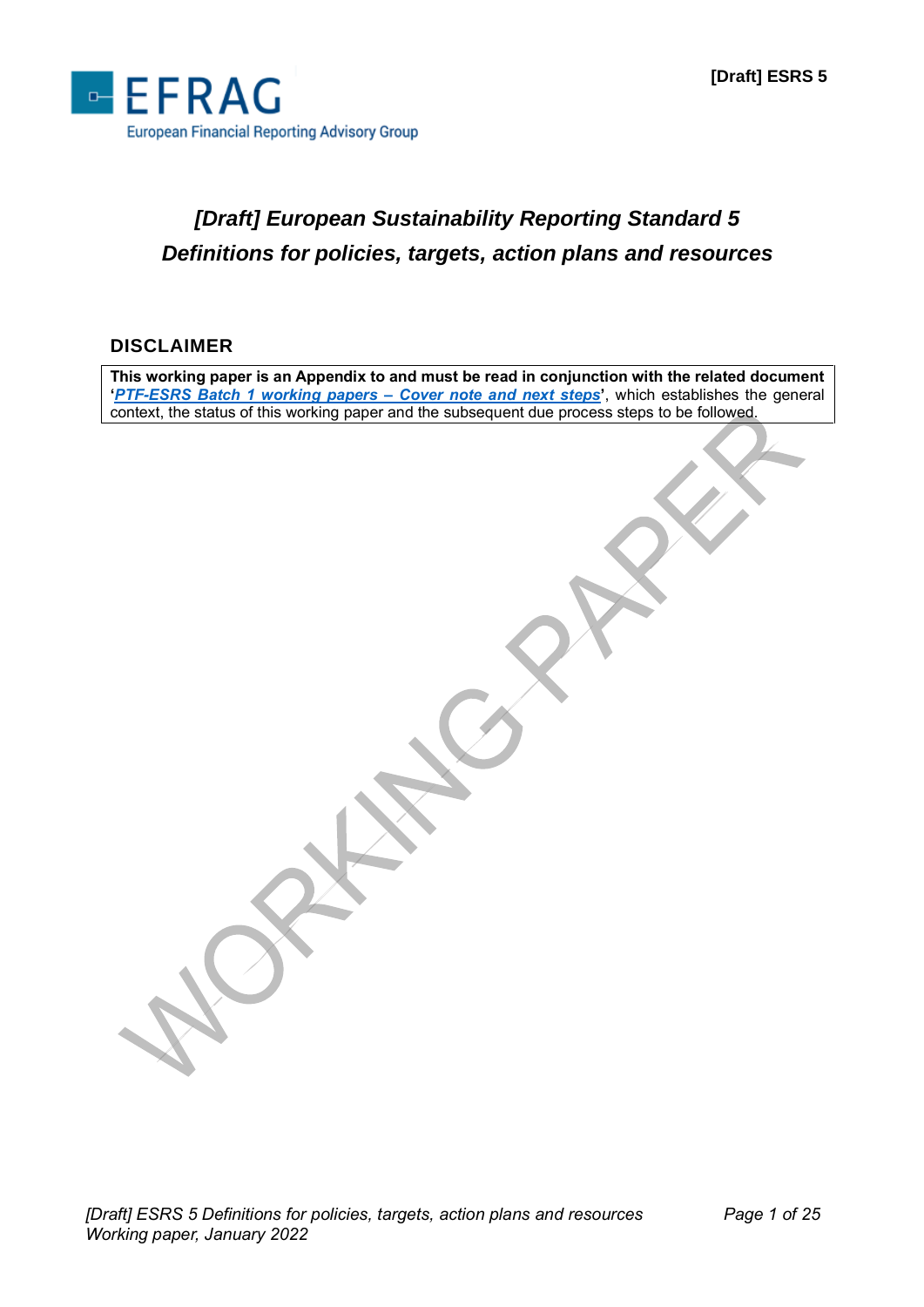### **Table of Contents**

| Disclosure reference content 1 on Policies implemented to manage material sustainability matters 3  |
|-----------------------------------------------------------------------------------------------------|
| Disclosure reference content 2 on Measurable targets in relation to policies and progress against   |
| Disclosure reference content 3 on Actions, action plans and resources in relation to policies and   |
|                                                                                                     |
|                                                                                                     |
| Disclosure reference content 1 on Policies implemented to manage material sustainability matters 7  |
| Disclosure reference content 2 on Measurable targets in relation to policies and progress against   |
| Disclosure reference content 3 on Actions, action plans and resources in relation to policies and   |
|                                                                                                     |
|                                                                                                     |
|                                                                                                     |
|                                                                                                     |
| Disclosure reference content 1 on Policies implemented to manage each material sustainability       |
| Disclosure reference content 2 on Measurable targets of the policy and progress against those       |
| Disclosure reference content 3 on Actions, action plans and resources to meet the policy objectives |
|                                                                                                     |

JOF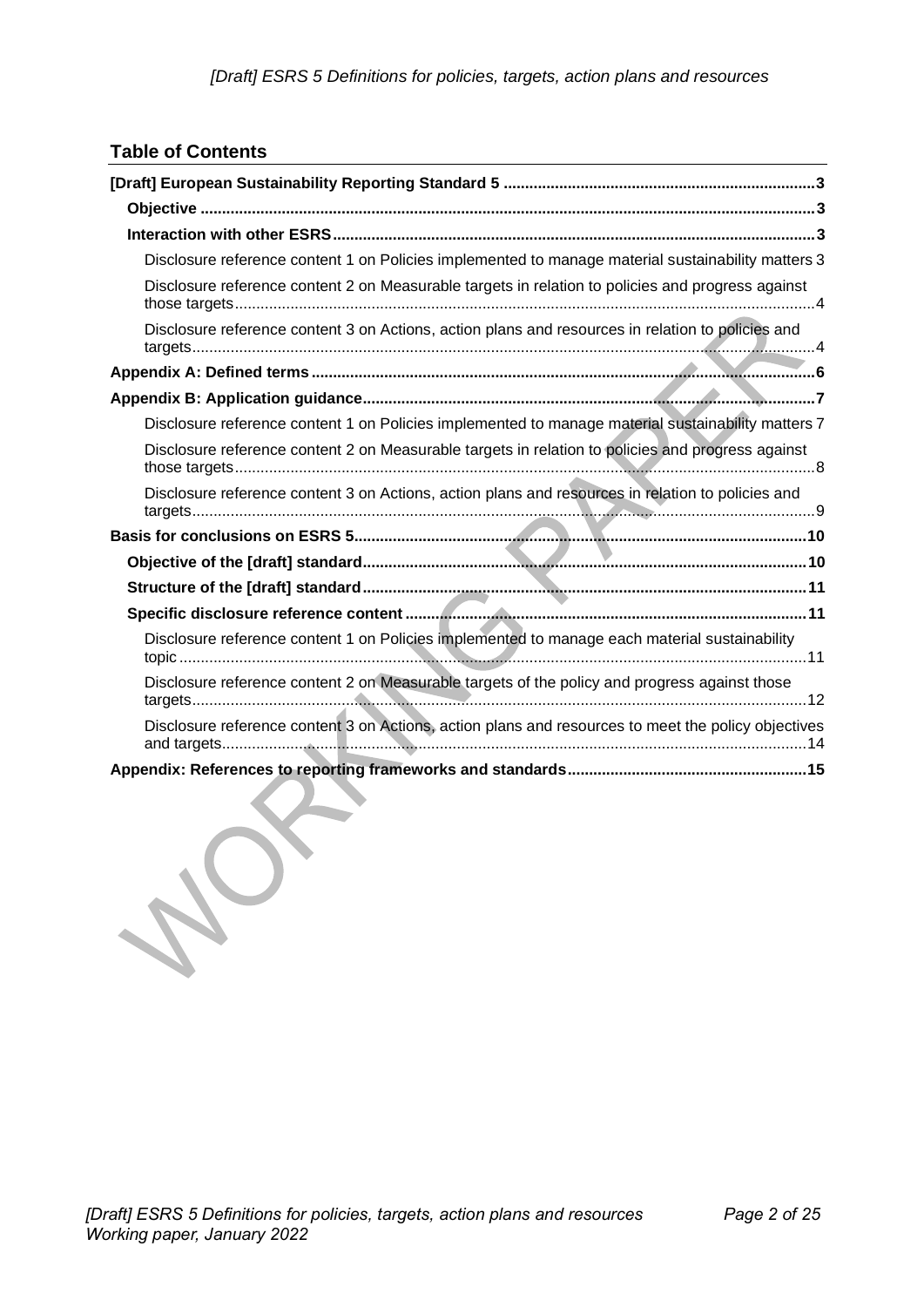# <span id="page-2-0"></span>*[Draft] European Sustainability Reporting Standard 5 Definitions for policies, targets, action plans and resources*

#### <span id="page-2-1"></span>**Objective**

- 1 The objective of this [draft] standard is to specify, from a generic perspective, the key aspects to disclose (i) when the undertaking is required by other (cross-cutting or topical) ESRS to describe policies, targets, action plans and resources in relation to sustainability matters and (ii) when the undertaking decides to describe policies, targets, action plans and resources in relation to entityspecific sustainability matters.
- 2 This [draft] standard serves therefore as a reference standard for disclosure on policies, targets, action plans and resources as mandated by other ESRS or as defined by the undertaking itself for entity-specific impacts, risks and opportunities

#### <span id="page-2-2"></span>**Interaction with other ESRS**

- 3 This ESRS does not mandate disclosure requirements *per se,* it provides a common reference for the implementation of other ESRS: disclosure requirements related to policies, targets, action plans and resources mandated by other topical ESRS shall incorporate the disclosure defined in this standard. As a consequence the undertakings shall disclose such combined information under the respective other ESRS.
- 4 ESRS 2, 3 and 4 define disclosure requirements on how sustainability matters taken as a whole interact with the undertaking's (i) strategy and business model(s), (ii) governance and organisation and (ii) assessment of impacts, risks and opportunities. The decisions made by the undertaking following such interactions are translated into implementation measures in terms of established policies, targets set, action plans and resources allocated which shall be described, when required by other ESRS, following the prescriptions of this ESRS.

#### **Disclosure reference contents**

5 The disclosure reference content in this (draft) standard can be grouped under three overarching disclosures, which serve as reference points for other ESRS.

#### <span id="page-2-3"></span>*Disclosure reference content 1 on Policies implemented to manage material sustainability matters*

- 6 This disclosure reference content defines the aspects that are to be described for each policy in respect of each sustainability matter identified as material following the assessment performed pursuant to ESRS 4. The undertaking shall disclose the policy in a concise manner in order to provide information which is necessary and relevant for users to understand how the undertaking intends to address the identified material sustainability impacts, risks and opportunities.
- 7 The description of each policy shall include the following information:
	- (a) A summarised description of the policy, including its general objectives,
	- (b) A description of the scope of the undertaking's policy, including operations that are covered by the policy and the policy's perimeter with regard to the value chain and other business relationships,
	- (c) A description of the allocation of responsibilities, including oversight, for the implementation of the policy across the management at all relevant operational levels within the undertaking,
	- (d) A description of third-party standards of conduct, if any, that the undertaking commits to respect through the implementation of the policy, and
	- (e) A description of the consideration given to the interests of stakeholders in setting the policy.

*[Draft] ESRS 5 Definitions for policies, targets, action plans and resources Working paper, January 2022*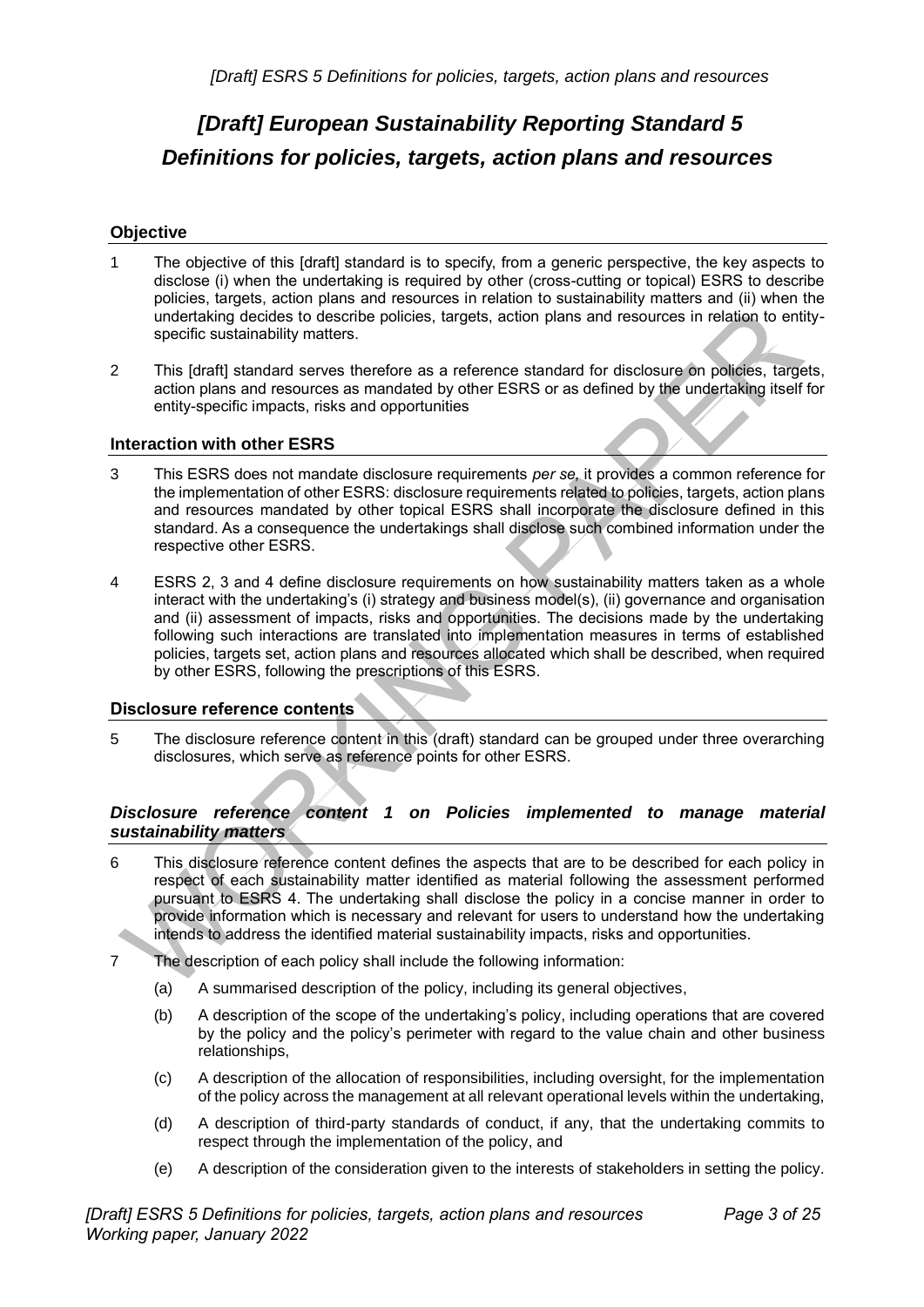8 If the undertaking cannot disclose the above required information, because it has not adopted a policy and/or objectives as outlined in paragraph 7 (a), it may disclose this to be the case and providing reasons for not having adopted a policy or objectives.

#### <span id="page-3-0"></span>*Disclosure reference content 2 on Measurable targets in relation to policies and progress against those targets*

- 9 The disclosure reference content defines how the undertaking describes (i) the measurable outcome-oriented target set to meet the policy's objectives related to the management of its material impacts, risks and opportunities and (ii) the overall progress against the defined target. Particularly, by describing:
	- (a) The undertaking's ambition, formulated as a measurable target, in terms of expected results for people, the environment and the undertaking concerning the impacts, risks and opportunities underpinning the material matter addressed by the policy
	- (b) The undertaking's progress towards the adopted target over time.
- 10 For each target, the undertaking shall include a description of :
	- (a) The scope of the target, including explanation of any limitations as to geographical boundaries or activities,
	- (b) The baseline value and/or base year used to measure progress, if applicable,
	- (c) The timeframe to achieve the target, including any milestones or interim targets,
	- (d) The methodologies and significant assumptions used to define targets, including where applicable, the underlying scenarios and alignment with science-based methodologies,
	- (e) Any changes in targets or underlying methodologies and assumptions adopted within the defined time horizon together with an explanation of the rationale for those changes and their effect on comparability
	- (f) The overall progress towards the defined target, including information on whether the progress is in line with what had been initially planned, and an analysis of trends or significant changes in performance of the undertaking towards achieving the target .
- 11 If the undertaking has not adopted any measurable outcome-oriented target in line with paragraph 9, it shall provide the following information:
	- (a) Whether such targets will be adopted and the timeframe, or
	- (b) Reasons why the undertaking does not plan to adopt such targets, and/or
	- (c) Whether the undertaking measures progress in achieving the policy's objectives without a specific target, and if so how and what progress has been achieved in terms of the outcomes related to impacts, risks and opportunities underpinning the materiality of the related matter.

#### <span id="page-3-1"></span>*Disclosure reference content 3 on Actions, action plans and resources in relation to policies and targets*

- 12 The disclosure reference content defines the aspects that are to be described for the actions, action plans and allocation of resources to meet undertaking's objectives and targets by providing an understanding of (i) the stand-alone actions and action plans comprising closely interrelated management measures being undertaken in the framework of the policy and (ii) the related allocation of resources.
- 13 For each action plan or stand-alone action, the undertaking shall include the description of:
	- (a) The list of actions included in the action plan,
	- (b) The scope of the actions with regard to the undertaking's activities and value chain,
	- (c) The time horizons under which the undertaking intends to complete each action,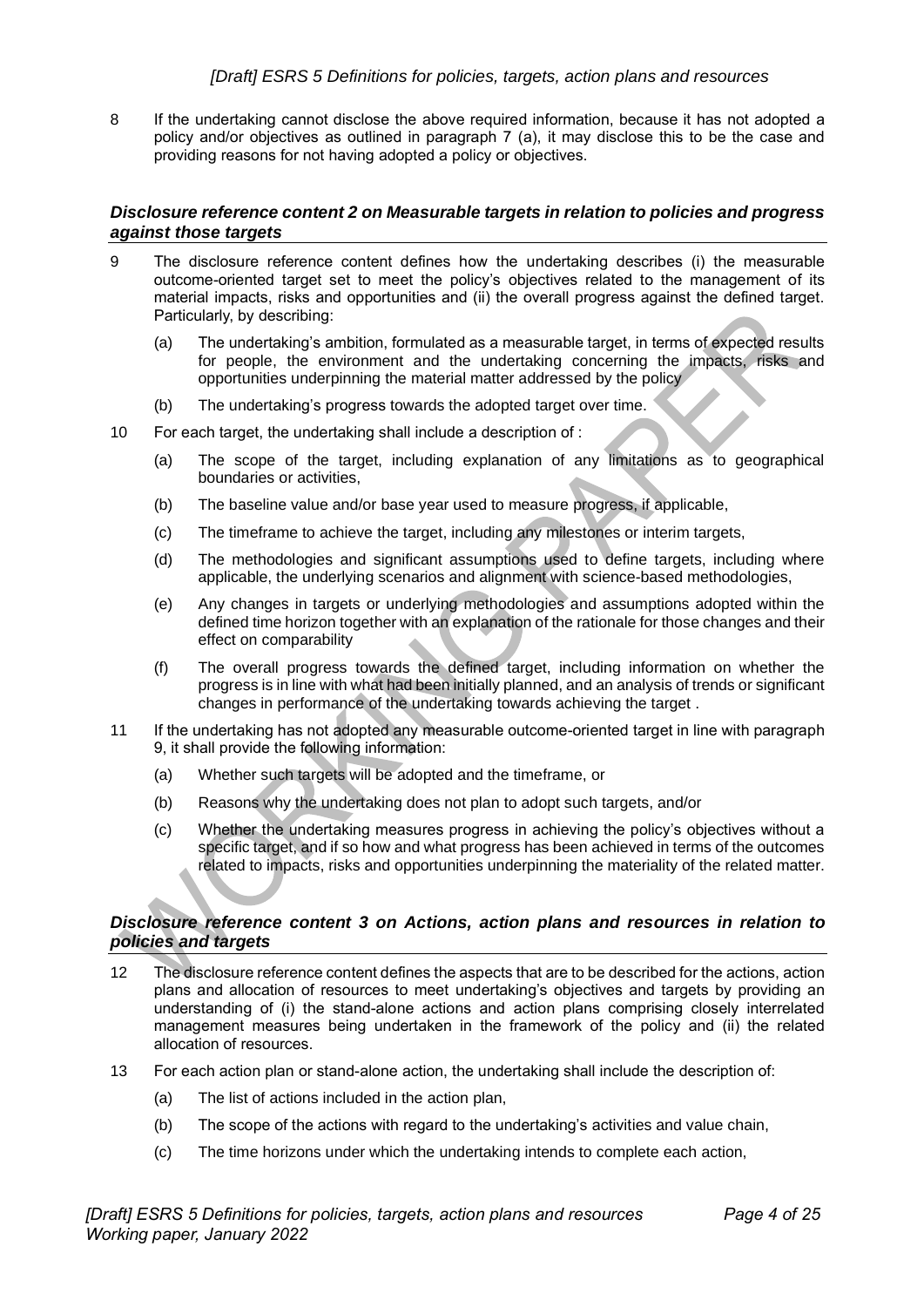- (d) The expected outcomes of each action included in the action plan in relation to the contribution of the actions to the achievement of the underlying policy objectives and targets, and
- (e) Where relevant, examples of implementation of key actions to address material impacts, risks and opportunities.
- 14 Where the implementation of an action plan requires substantial mobilisation of resources, involving significant operational costs and/or capital expenditures the undertaking shall describe the resources needed and allocated.
- 15 If the undertaking cannot disclose the information required by paragraph 14, because it has not adopted any action plans or stand-alone actions, the undertaking may comply with paragraph 14 by disclosing this to be the case and providing reasons for not having adopted them.
- 16 A transition plan is a specific category of an action plan, which is adopted by the undertaking, to address:
	- (a) a public policy objective, and/ or
	- (b) an entity-specific action plan that the undertaking decides to organise as a structured set of targets and actions and to associate when disclosing to:
		- (i) a key strategic decision,
		- (ii) a major change in business model,
		- (iii) a particularly important action plan in terms of objectives or allocation of resources, and/or
		- (iv) the way potential adverse impacts on any other sustainability matter are addressed.
- 17 When the term « transition plan » is used for complying with a disclosure reference content, the undertaking shall:
	- (c) follow paragraph 13 above, and
	- (d) ensure that, due to the emphasis on the sustainability matter addressed by the transition plan, the disclosures (i) are comprehensive, coherent and consistent and (ii) are properly related to other disclosures without undue over or under-emphasis.

*[Draft] ESRS 5 Definitions for policies, targets, action plans and resources Working paper, January 2022*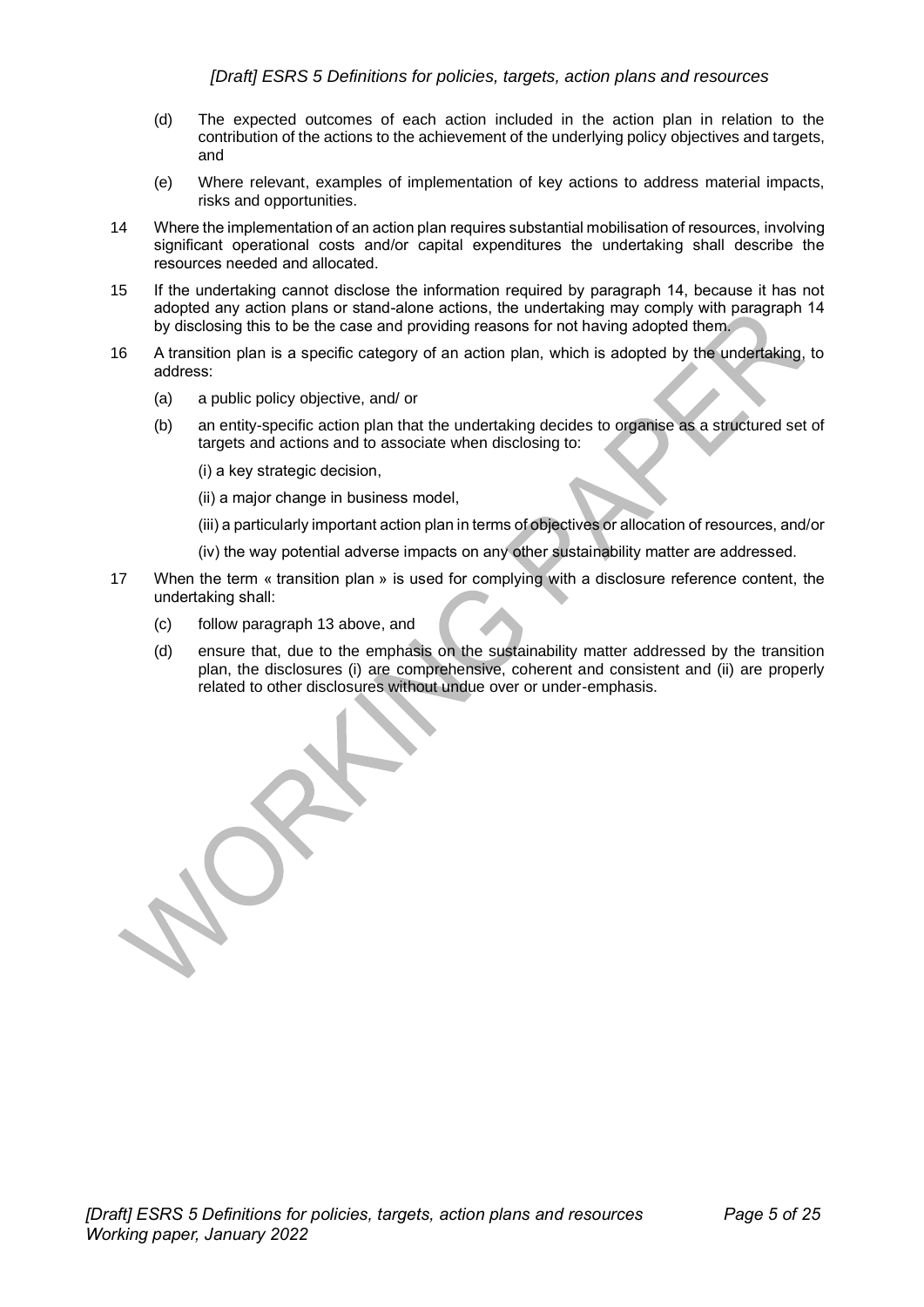# <span id="page-5-0"></span>**Appendix A: Defined terms**

This appendix is an integral part of the [draft] standard.

*[to be included in the general glossary*

| to be included in the general glossary |                                                                                                                                                                                                                                                                                                                                                                                                                                                                                                                                                                   |
|----------------------------------------|-------------------------------------------------------------------------------------------------------------------------------------------------------------------------------------------------------------------------------------------------------------------------------------------------------------------------------------------------------------------------------------------------------------------------------------------------------------------------------------------------------------------------------------------------------------------|
| <b>Policy</b>                          | A Policy is a set or framework of general objectives and<br>management principles that the undertaking uses for making<br>decisions. A policy implements the undertaking's strategy or<br>management decisions related to a material sustainability matter.<br>Each policy is under the responsibility of a defined person,<br>specifies its precise perimeter of application, includes one or more<br>objectives linked when applicable to measurable targets. A policy<br>is validated and reviewed following the undertakings' applicable<br>governance rules. |
| Objective                              | Objectives are specific, direction setting, outcome-based<br>statements. Objectives are defined in the policies translating the<br>undertaking's strategy.                                                                                                                                                                                                                                                                                                                                                                                                        |
| <b>Target</b>                          | A Target is a specific and measurable desired outcome, generally<br>defined within the framework of an action plan, with specific time<br>frames, a base year, key performance indicators used to assess<br>progress, that supports the achievement of objectives set by the<br>undertaking's policies. Targets are defined for material<br>sustainability matters with respect to results for people or the<br>environment or in terms of the effect on business.                                                                                                |
| <b>Sustainability matters</b>          | Sustainability factors as defined in Article 2, point (24) of<br>Regulation (EU) 2019/2088 of the European Parliament and of the<br>Council, that is environmental, social and employee matters,<br>respect for human rights, anti-corruption and anti-bribery matters;<br>and governance factors.                                                                                                                                                                                                                                                                |
| <b>Action Plan</b>                     | An Action Plan is a detailed statement of the steps that need to<br>be taken in order to achieve a particular policy objective or a<br>target. Action Plans are the practical implementation of Policies.                                                                                                                                                                                                                                                                                                                                                         |
| <b>Resources</b>                       | Resources are a stock of tangible supply of (i) money, (ii)<br>materials or (iii) any other assets, or a stock of useful and valuable<br>intangibles such as skills and time or people an organisation can<br>rely on in order to function effectively.                                                                                                                                                                                                                                                                                                           |
|                                        |                                                                                                                                                                                                                                                                                                                                                                                                                                                                                                                                                                   |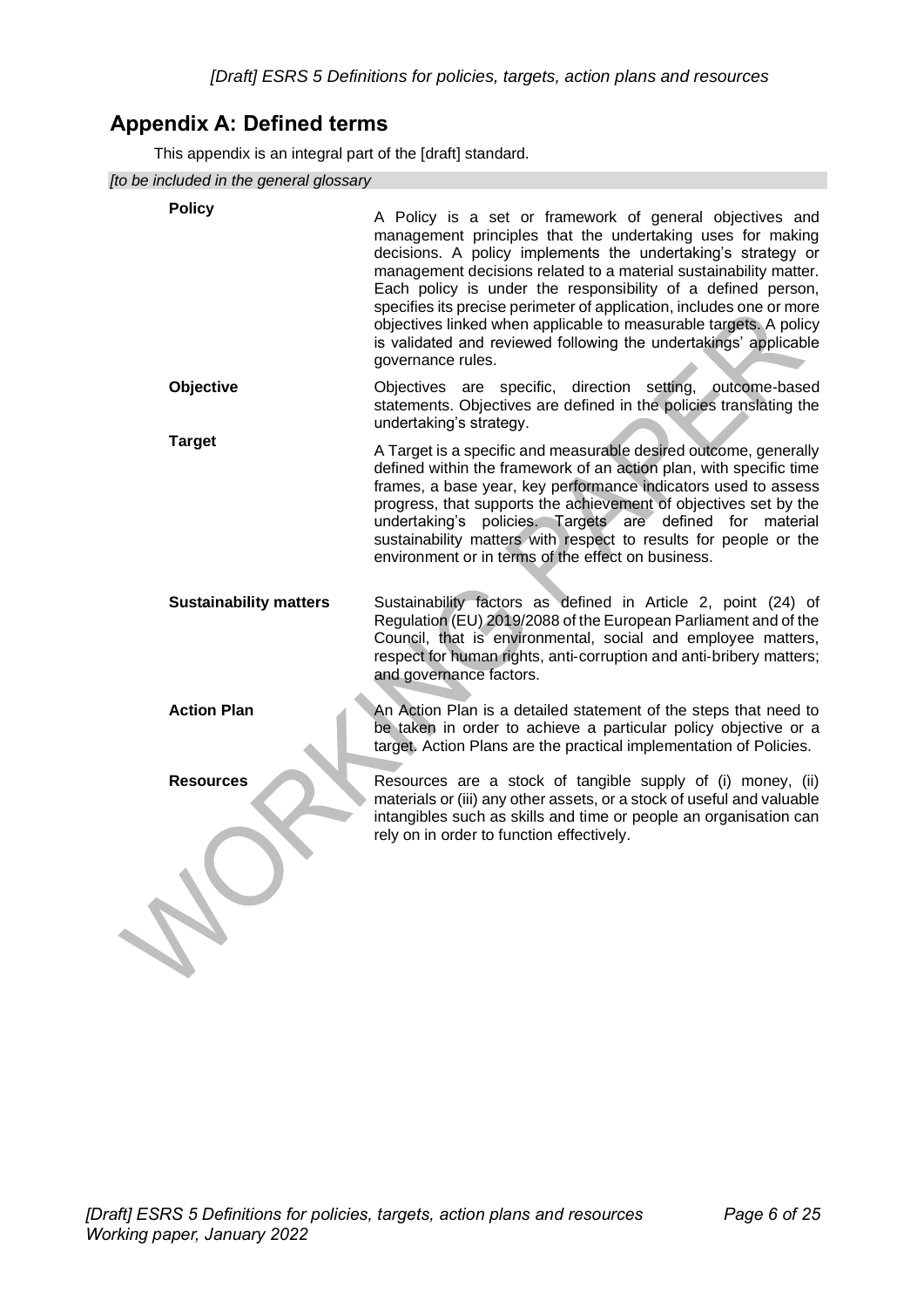## <span id="page-6-0"></span>**Appendix B: Application guidance**

This appendix is an integral part of the [draft] ESRS 5 *Definitions for policies, targets, action plans, and resources*. It describes the application of the reference contents set for in paragraphs 1 to 17 and has the same authority as the other parts of the [draft] standard. The provisions set under paragraphs 1 to 17 and under paragraphs AG 1 to AG 22 of this Application Guidance below are cumulative.

#### <span id="page-6-1"></span>*Disclosure reference content 1 on Policies implemented to manage material sustainability matters*

- AG1. A policy is a set or framework of general objectives and management principles that the undertaking uses for making decisions. Within the context of this ESRS, a policy implements the undertaking's strategy or management decisions related to a material sustainability matter. Such material sustainability matters are identified by the undertaking as disclosed following ESRS 4.
- AG2. Due to the interdependency between impacts on people and the environment, risks and opportunities, a single policy may apply to several material matters addressed by more than one ESRS. The undertaking shall report the required information once in the relevant ESRS whilst providing information required by other applicable ESRS, with a clear explanation of the disclosures covered and appropriate cross-references to other disclosures (e.g. the undertaking may enact a single policy to address several interconnected material human rights or environmental issues in its value chain, provided the policy is specific with respect to the management of the underlying material impacts, risks, and opportunities as outlined in this ESRS).
- AG3. This disclosure reference content concerns the policy the undertaking has developed specifically for the related matter. The undertaking shall not describe general policy commitments, such as those concerning responsible business conduct, respecting human rights, or the expectations, values, principles, and norms of behaviour. Such disclosures shall be provided, when applicable, pursuant ESRS 2.
- AG4. The policy description should be concise and include relevant information, which is necessary for understanding how it addresses the identified significant impacts, risks and opportunities, whilst avoiding additional disclosures which obscure such material information. The level of detail should correspond to the severity of the identified impacts and importance of the risks and opportunities which underpin the materiality of the sustainability matter addressed by the policy, and their interconnection to the undertaking's business model and strategy and assessment of impacts, risk and opportunities. The undertaking shall not provide a detailed list or content of all related policy documents, such as codes of conduct, that can be located in the undertaking's website as an example. In addition, prioritisation of relevant policies that relate to a specific material sustainability matter shall be performed by the undertaking. As an illustration for a multinational group, the undertaking should prioritise disclosure of those policies that were implemented in the current year, and that have the potential to contribute significantly to material impacts, risks and opportunities identified.
- AG5. Within the summarised description of the policy the undertaking shall provide information on the objectives of the policy defined in terms of outcomes for people and the environment or the effect on the undertaking's business, corresponding to the impacts, risks or opportunities underpinning the materiality of the matter. When applicable the undertaking shall explain whether the objectives of its policy are based on regulatory compliance or extend beyond it. The undertaking shall further outline the key decisions on how the undertaking intends to achieve such objectives, while the details of the implementation of the policy shall be provided under disclosure reference content related to measurable targets. Where relevant, the undertaking may describe how the policy is aligned with other operational policies and procedures, for example integration of the sustainability objectives and principles in purchasing practices and policies.
- AG6. The description of the scope of the policy shall explain which activities and segments of the undertaking's operations, value chain or other business relationships it concerns. The description should also explain further boundaries relevant to the specific topic or the undertaking's circumstances, which may include geographies, life cycles, etc. In certain cases, when the scope of the value chain perimeter differs from the one defined by other ESRS and the policy may not cover the full value chain, the undertaking should provide clear information regarding the extent of the value chain covered by the policy.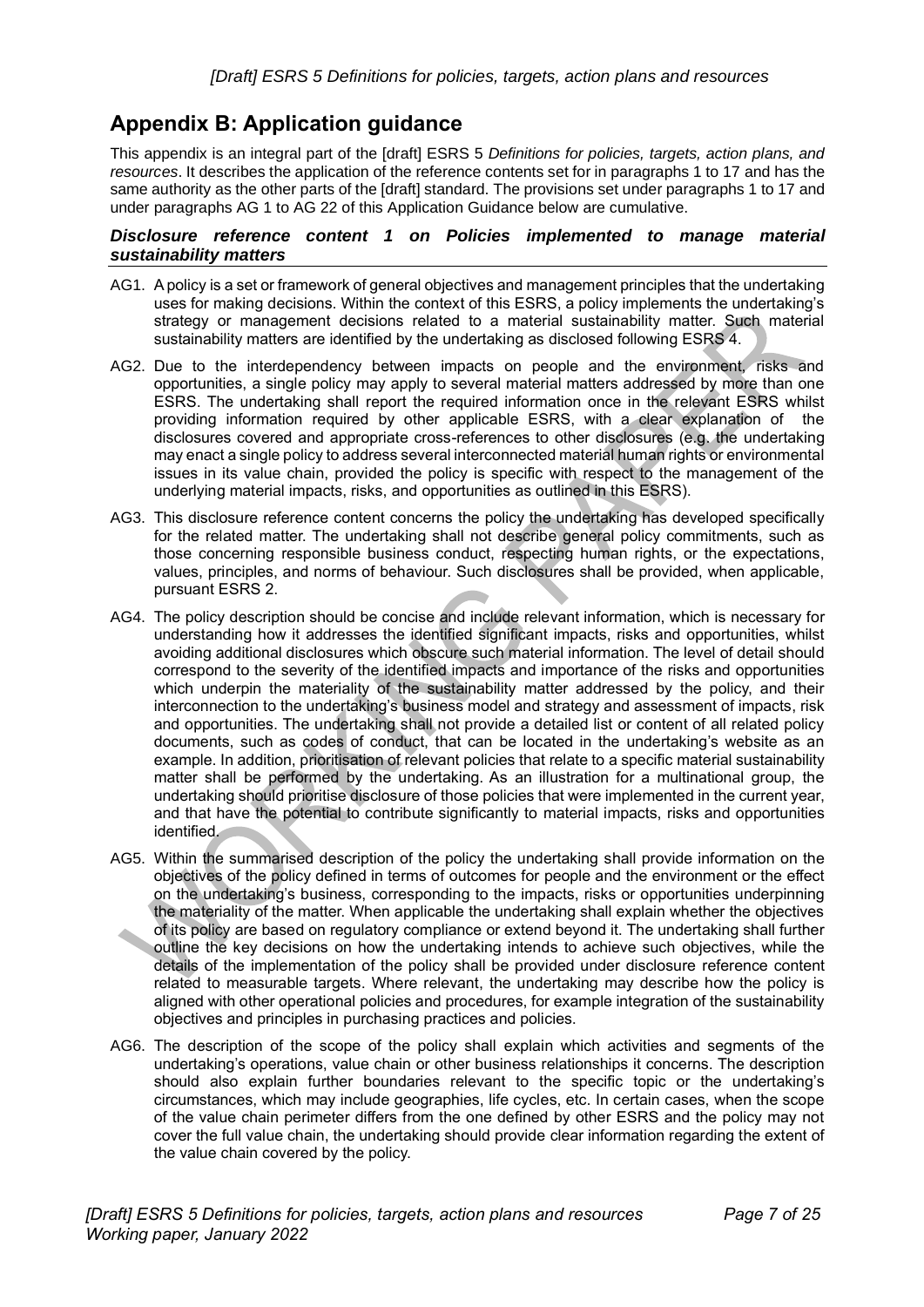#### *[Draft] ESRS 5 Definitions for policies, targets, action plans and resources*

- AG7. The description of the allocation of responsibility shall indicate responsibilities at the appropriate organisational levels within the organisation (for example, senior management or middle management, insofar as this concern specifically the disclosed policy). The undertaking shall not describe the general organisation of sustainability management and governance, that is the allocation of responsibilities for the sustainability-related policies as a whole, which shall be described in the disclosures pursuant to ESRS 3. However, the undertaking may explain how the responsibilities of oversight over the policy and its implementation are connected to such general organisation.
- AG8. The information on the adherence to third-party standards of conduct, if any, shall be provided insofar as such standards explicitly address the sustainability matter addressed by the undertaking's policy (e.g., ETI Base Code for supply chain labour rights). The undertaking shall explain in sufficient detail the extent of its commitment, including whether it considers the standard to be binding and how it intends to act in case of breach. The undertaking should not refer under this disclosure reference content to international frameworks that are of general nature and to those with which undertakings are expected to comply by the governments and intergovernmental organisations, such as the UN Guiding Principles on Business and Human Rights or the OECD Guidelines for Multinational Enterprises.
- AG9. The information on consideration of the interests of stakeholders shall particularly be disclosed by the undertaking with regard to its policies in relation to material impacts which affect specific categories of stakeholders. The undertaking shall explain how it engaged with the stakeholders affected by the impacts underpinning the materiality of the matter, their legitimate representatives, or organisations defending their interests, and how their interests are reflected in the policy.

#### <span id="page-7-0"></span>*Disclosure reference content 2 on Measurable targets in relation to policies and progress against those targets*

- AG10. The undertaking shall disclose specific, outcome-oriented measurable targets that support the policy objectives with regard (i) to mitigation of or adaptation to impacts risks, or (ii) to maximisation of positive outcomes expected from opportunities. This means that targets shall be articulated in terms of their relevance to outcomes for affected stakeholders and/or the environment or effect on the undertaking's business performance, position or development.
- AG11. Targets disclosed shall not be defined in terms of implementation of processes (e.g., implementing a risk management system, training of employees or suppliers) which shall be disclosed as part of the action plan under Disclosure reference content related to measurable targets.
- AG12. Targets that concern the prevention or mitigation of environmental impacts shall be specified in terms of reduction of the impacts in absolute and/or intensity-based terms. Targets that concern prevention or mitigation of social impacts shall be specified in terms of the effects on human rights, welfare and opportunities for affected stakeholders.
- AG13. The undertaking shall not include in the calculation of targets any netting or offsetting of impacts.
- AG14. In the description of the methodology, the undertaking shall describe how the targets are set, whether and how the targets take into account the sustainability context in which impacts take place, and whether the targets are based on scientific consensus (science-based), where applicable.
- AG15. The information on progress made towards achieving the targets may be provided in a comprehensive table, including information on the baseline and target value, milestones, and achieved performance over the prior periods.
- AG16. The undertaking shall describe how targets have been tracked and measured, including any estimations used in calculating performance throughout the relevant time horizon. In addition, the undertaking should disclose whether progress is satisfactory or not. If a target has not been achieved, the undertaking should explain why.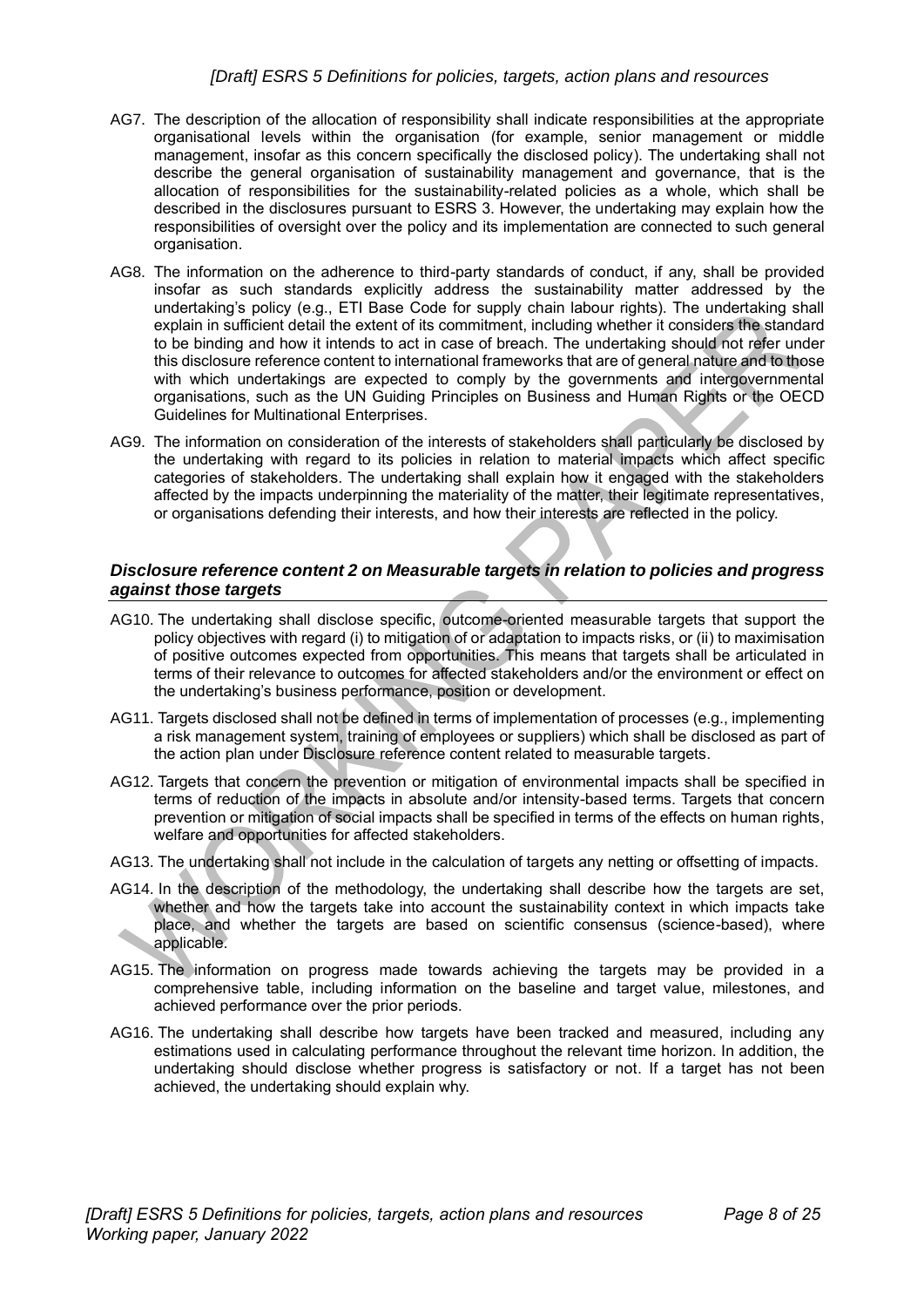#### *[Draft] ESRS 5 Definitions for policies, targets, action plans and resources*

AG17. Where an undertaking describes progress in achieving the objectives of a policy in the absence of a measurable target, it may specify a baseline against which the progress is considered. For example, the undertaking may assess an increase of wages by a certain percentage for those below a fair wage or by reference to issues raised by local communities that were resolved. The baseline and the assessment of the progress shall be related to the impacts, risks and opportunities which underpin the materiality of the matter addressed by the policy.

#### <span id="page-8-0"></span>*Disclosure reference content 3 on Actions, action plans and resources in relation to policies and targets*

- AG18.The undertaking shall disclose all relevant actions to meet the policy objectives and its targets for those implemented in the current period together with forward-looking information on planned actions across relevant time horizons.
- AG19.The undertaking may adopt stand-alone actions or more comprehensive action plans. A set of actions which are connected to a single objective or a target shall presented in a form of an action plan. Where the undertaking reports a stand-alone action, the disclosure reference contents concerning the action plans apply analogously.
- AG20.The description of the scope of the action plan shall specify which activities and segments of the undertaking's operations, value chain or other business relationships are considered. This information provided by the undertaking is to be consistent with AG6 on the scope of the policy.
- AG21.For policies for which it is not meaningful to define a measurable outcome-oriented target, examples that illustrate the implementation of the undertaking's policy and effectiveness should be provided. Such examples should only be provided for actual or potential impacts that the undertaking's policy is addressing but not for past impacts. The examples should present a balanced view of positive and negative issues concerning the undertaking's involvement with the underlying impacts.
- AG22.Information on resources needed and their allocation shall be provided, when applicable, at the level of the undertaking's action plan as a whole. The undertaking should provide such information if the implementation of the action plans require substantial dedicated resources, such as significant capital expenditure or operational costs related for instance to the adoption of new technologies, refurbishment or replacement of industrial facilities (e.g., a climate net-zero transition plan in highimpact sectors), investment in people and organisation that the undertaking can rely on in order to effectively implement the action plan and meet policy objectives or targets. Conversely, where the effectiveness of the action plans does not depend on specific dedicated resources, the undertaking should clearly indicate it instead of disclosing resource allocations.
- AG23 Information on resources needed and allocated may be disclosed at the level of the entire action plan or by key action taken or planned.
- AG24 Information on resources allocation should be presented in the form of a table and should be broken down between capital expenditures and operating expenditures, and across the relevant time horizons, at minimum for the current reporting year resources, and the planned allocation of resources over specific time horizons.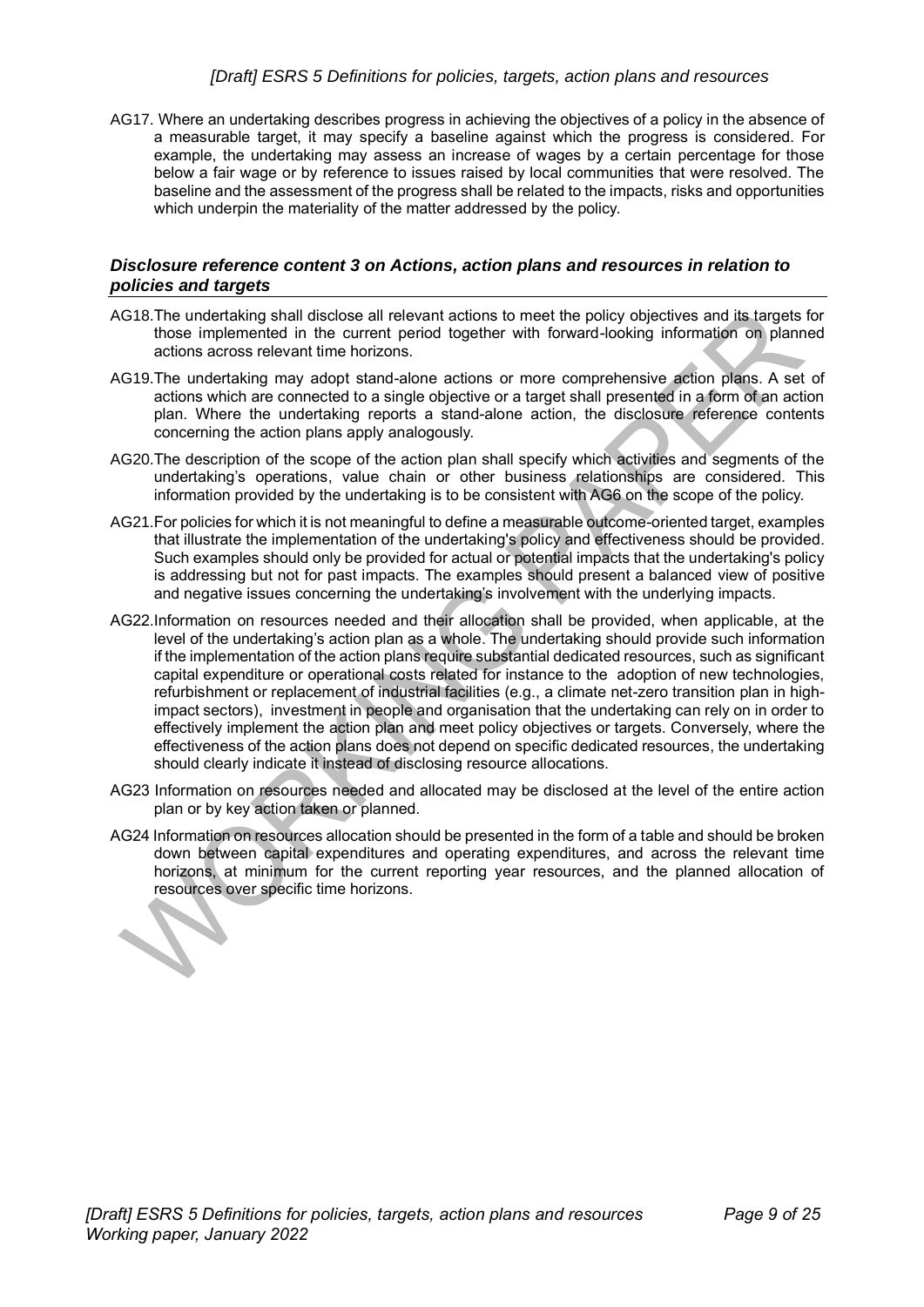## **Basis for conclusions on ESRS 5**

### <span id="page-9-0"></span>**Definitions for policies, targets, action plans and resources**

- BC1 This [draft] Basis for conclusions accompanies, but is not part of, ESRS 5 *Definitions for Policies, Targets, Action Plans and Resources*. It summarises the considerations and references of the [EFRAG Sustainability Standards Board (the 'Board')] in developing the contents of the [draft] standard. [Individual Board members may be giving greater weight to some factors than to others.]
- BC2 The [Board's] approach in developing the disclosure reference content for the [draft] ESRS 5 *Definitions for Policies, Targets, Action Plans and Resources* included the following steps:
	- (a) Complying first with the requirement of the [CSRD proposal],
	- (b) Taking into account the existing [NFRD and it 2017 implementation guidelines], to the extent they are compatible with the [CSRD proposal],
	- (c) Aligning with the needs of financial market participants in accordance with the disclosure requirements specified in the [SFRD], in particular as regards key performance indicators concerning principal adverse impacts,
	- (d) Analysing the current international frameworks as [recitals (37) of the CSRD proposal] stipulates that "sustainability reporting standards should take account of existing standards and frameworks for sustainability reporting and accounting where appropriate. Those include the Global Reporting Initiative, the Sustainability Accounting Standards Board, the International Integrated Reporting Council [(a part of the TRWG)], the Task-Force on Climate-related Financial Disclosures, the Carbon Disclosure Standards Board, and CDP.", and
	- (e) Analysing the current internationally recognised principles and frameworks on responsible business conduct, corporate social responsibility and sustainable developments frameworks as [recital (39) of the CSRD proposal] stipulates that 'sustainability reporting standards should take account of' such principles and [recital (27)] highlights the objective of ensuring 'consistency with international instruments such as the UN Guiding Principles on Business and Human Rights and the OECD Due Diligence Guidance for Responsible Business Conduct'.

#### <span id="page-9-1"></span>**Objective of the [draft] standard**

- BC3 The objective of the [draft] standard ESRS 5 *Definitions for Policies, Targets, Action Plans, and Resources* is to define standard disclosure requirement definitions for the description by the undertaking of its policies, targets, action plans and resources in the context of the reporting of sustainability matters, when mandated by other ESRS. The purpose is to establish a common basis for all ESRS and therefore to avoid diverging content in respect of the implementation measures hereby defined.
- BC4 This objective follows the explicit requirement stipulated in in [Article 19a(2) point (b), (d) and (e)(iii) of the CSRD proposal].
- BC5 Paragraphs 345, 346, 368 374 o[f Proposals for a relevant and dynamic EU sustainability reporting](https://www.efrag.org/Lab2)  [standard-setting,](https://www.efrag.org/Lab2) by the multi-stakeholders Project Task Force on preparatory work for the elaboration of possible EU non-financial reporting standards [\(PTF-NFRS\)](https://www.efrag.org/EuropeanLab/LabGovernance/44/European-Lab-PTF-on-preparatory-work-for-the-elaboration-of-possible-EU-non-financial-reporting-standards--PTF-NFRS), established by EFRAG in September 2020, also recommended that the cross-cutting standard on sustainability governance and organisation should address "how a reporting entity manages its material topics and their related risks, opportunities and impacts including policies and targets as well as action plans and resources allocation [...and] achievements (qualitative and/or quantitative) and results *(performance oriented) of a company's operations and activities based on metrics/KPIs […]".* This recommendation is supported by the UN Guiding Principles on Business and Human Rights and the OECD Due Diligence Guidance for Responsible Business Conduct with respect to impacts, and by the 'General Requirements Prototype' of the Technical Readiness Working Group of the IFRS Foundation (TRWG prototypes) with respect to risks and opportunities.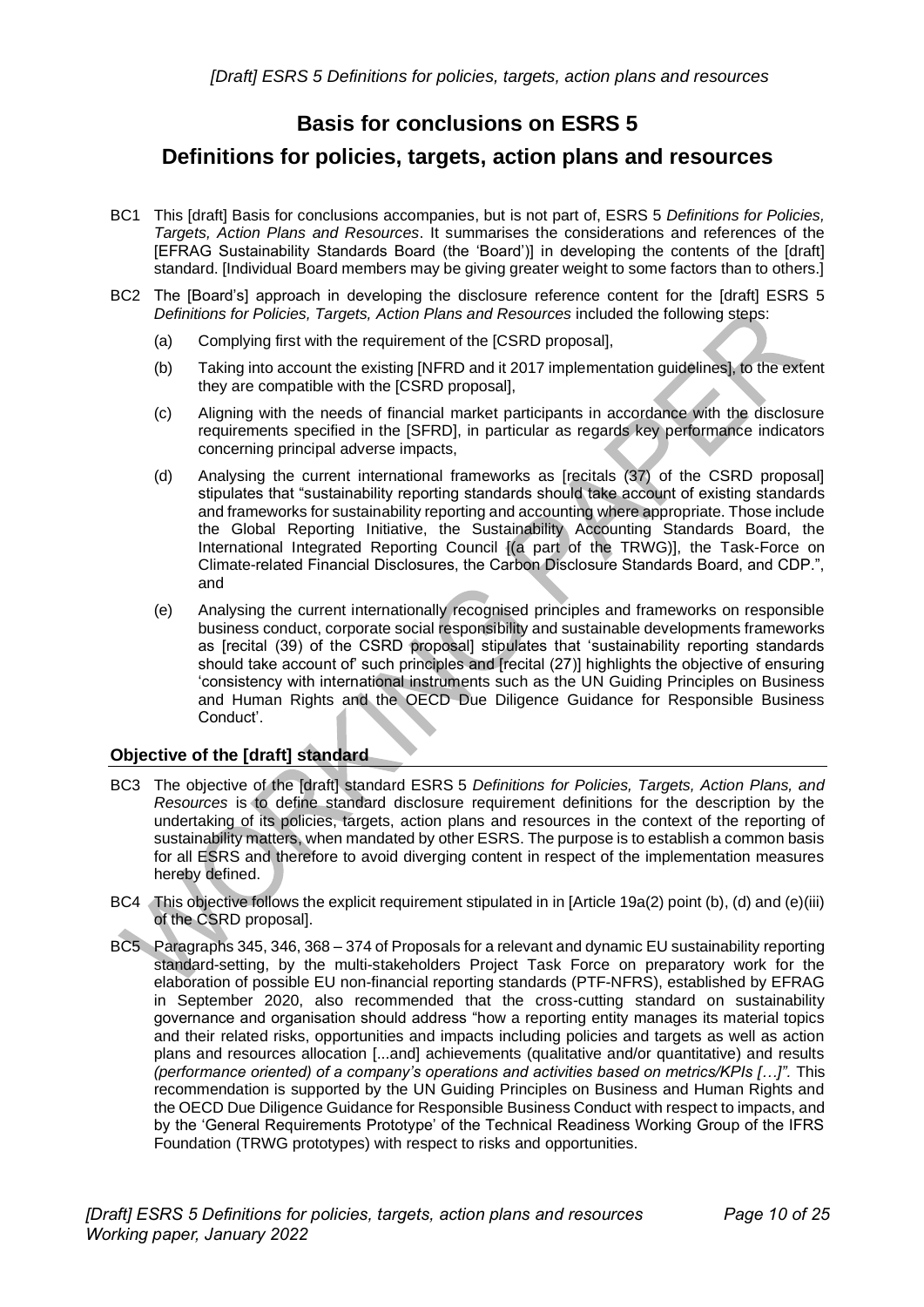- BC6 In addition to the above, [Article 19a(2) of the CSRD proposal] prescribes several other disclosures which are connected to the subject matter of this ESRS, namely:
	- a. […] the plans of the undertaking to ensure that its business model and strategy are compatible with the transition to a sustainable economy and with the limiting of global warming to 1.5 °C in line with the Paris Agreement,
	- b. (g) indicators relevant to the disclosures referred to in points (a) to (f).
- BC7 The information relating to items (i) and (ii) above is not covered in this ESRS 5 *Definitions for Policies, Targets, Action Plans and Resources.* Point (i) is addressed in ESRS 2 Strategy and business model. Point (ii) is addressed in topical ESRS.

#### <span id="page-10-0"></span>**Structure of the [draft] standard**

- BC8 Disclosure reference content 1 and 2 directly correspond to the wording of the [CSRD] in Art 19a 2(b), (d) and (g), that requires undertakings to disclose information on a description of the targets related to sustainability matters set by the undertaking and of the progress the undertaking has made towards achieving those targets, and a description of the undertaking's policies in relation to sustainability. These disclosure reference contents are aligned with international standards, as identified by [the CSRD].
- BC9 Disclosure reference content 3 partly, with regard to actions and action plans, corresponds to the wording of in [Article 19a(2) point (e)(iii) of the CSRD proposal] that requires undertakings to disclose information on a description of any actions taken, and the result of such actions, to prevent, mitigate or remediate actual or potential adverse impacts. In this part the disclosure is also aligned with international standards, as identified by [the CSRD], while with regard to resources to meet the policy objectives and targets, Disclosure reference content 3 is derived from such international standards.

| Disclosure reference content # | International framework references                                                 |
|--------------------------------|------------------------------------------------------------------------------------|
|                                | GRI 2-24-a, 3-3-c, IFRS 35 (c), CDSB REQ-02                                        |
|                                | GRI 3-3-e, IASB/IFRS, CDSB REQ-02, REQ-05, TCFD,<br>SASB, UNGP 20, OECD DD 4.1 (a) |
| 3                              | GRI 3-3-d, UNGP 19, OECD DD 3.1 (a,c), 3.2 (a,b)                                   |

BC10 Based on the above, the following disclosure reference contents emerged as relevant:

#### <span id="page-10-1"></span>**Specific disclosure reference content**

BC11 The paragraphs below describe the considerations of the [Board] in developing the reference contents in the [draft] standard.

#### <span id="page-10-2"></span>*Disclosure reference content 1 on Policies implemented to manage each material sustainability topic*

BC12 This disclosure reference content asks for a general description of the policies the undertaking has decided to implement in order to manage its material sustainability topics, which includes a description of policies for each material sustainability topic, including such policies' objectives and principles, scopes (including operations and perimeter), stakeholders interests stakeholders interests considered, and indication of the third-party standards of conduct that the undertaking may commit to respect through the implementation of respective policies, as well as indication of those responsible for oversight over and implementation of each policy within the organisation. Disclosing such policies is specifically required by [the CSRD proposal], existing NFRD and the EU non-binding Guidelines and is necessary for users to understand how the undertaking's strategy as regards sustainability topics is implemented from an operational point of view.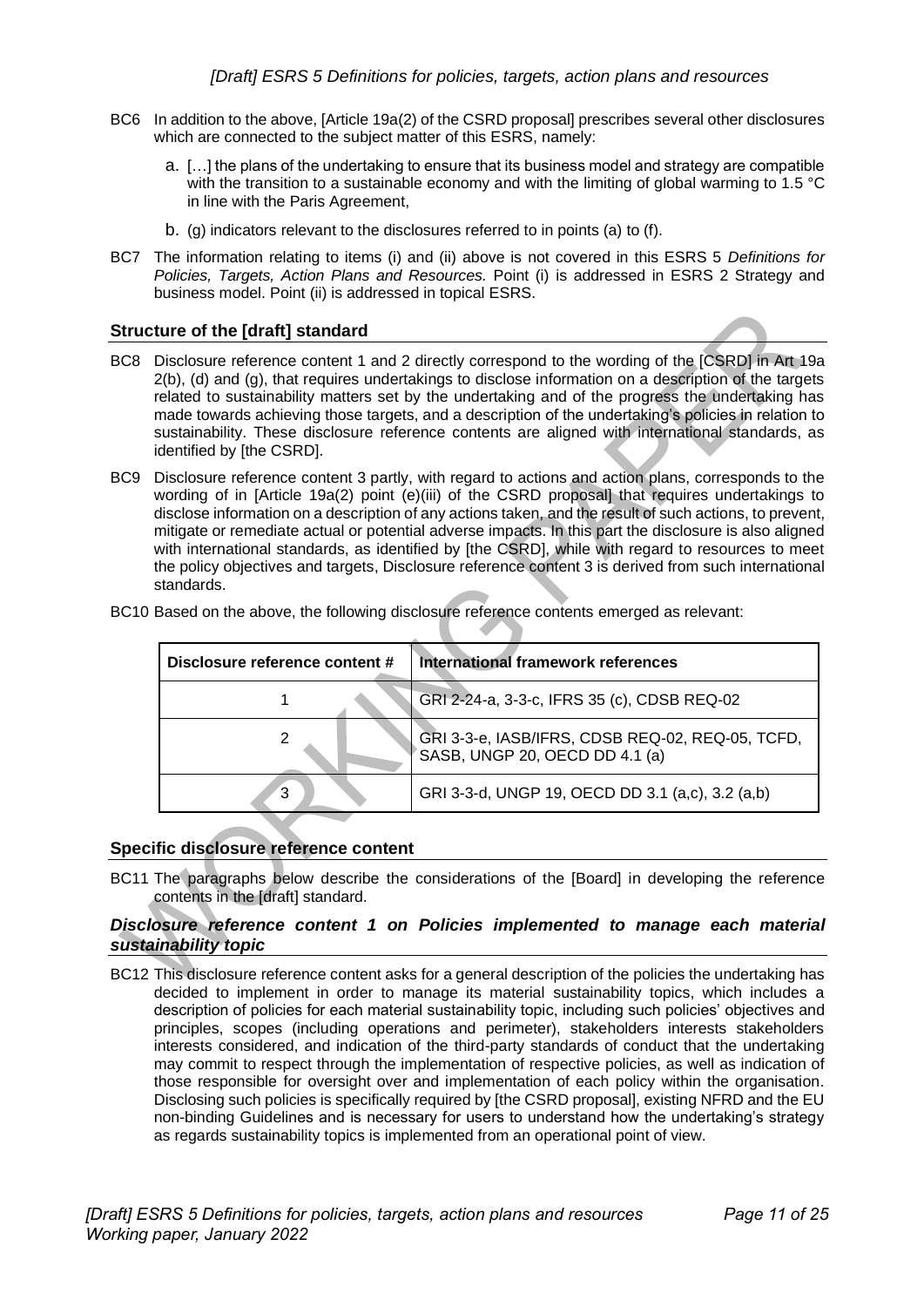- BC13 The materiality of sustainability topics is determined on the basis of identification and assessment of specific impacts, risks and opportunities, as required by ESRS 4 *[Sustainability material impacts, risks and opportunities*]. Therefore, this disclosure reference content is focused on topicl policies designed by the undertaking to manage the underlying impacts, risks, and opportunities. More general issues in relation to the integration of sustainability in the undertaking's business strategy, which may include broader goals and policy commitments, shall be addressed in the disclosures pursuant to the ESRS 2 [*Strategy and business model*].
- BC14 The data point related to the consideration of stakeholders interests is based on the UN Guiding Principles on Business and Human Rights and the OECD Due Diligence Guidance for Responsible Business Conduct, which address the engagement of stakeholders throughout the due diligence process. [The CSRD proposal] explicitly refers to the need to ensure consistency with these two instruments. These international frameworks stipulate that the undertakings' due diligence process should take into account the concerns of potentially affected stakeholders including at the stage of determination of appropriate actions to address those impacts and tracking effectiveness of the undertaking's response. The extent and nature of the engagement with stakeholders should correspond to the nature and severity of the impacts and the reporting entity's relation to those impacts.
- BC15 The topical ESRS may provide more specific disclosure requirements, including additional specifications which should be considered material and thus included in the undertaking's disclosure of policies, targets, action plans and resources. For this reason, Disclosure reference content 1 makes also reference to such topical standards.
- BC16 Disclosure reference content 1 and generally the entire standard align with the EU 2017 nonbinding Guidelines which require undertakings to consider disclosing "their approaches to key nonfinancial aspects, main objectives, and how they are planning to deliver on those objectives and implementing those plans".
- BC17 Disclosure reference content 1 is also aligned with major sustainability reporting initiatives, in particular:

(a) Global Reporting Initiative Universal Standard, GRI 2: General Disclosures and GRI 3: Material topics:

2-24 Embedding policy commitments 3-3 Management of material topics

(b) IFRS General Requirements Prototype:

35 To achieve the objective in paragraph 34 the entity shall describe: [...]

(c) for each significant sustainability-related risk, information that enables an understanding of how the risk is being monitored, managed and mitigated, including related policies;

#### <span id="page-11-0"></span>*Disclosure reference content 2 on Measurable targets of the policy and progress against those targets*

- BC18 Disclosing the undertaking's targets related to sustainability matters and its progress towards achieving those targets is explicitly required by [Article 19a(2) point (b) of the CSRD proposal]. Disclosure of targets and performance against them is instrumental in enabling users' understanding of the undertaking's plans and overall effectiveness in the implementation of sustainability-related policies. Consequently, all ESRS refer to targets or objectives, with different levels of focus and granularity.
- BC19 In line with international standards, as identified by [the CSRD], providing users with the following details about the target setting process is required: target's scope (perimeter: boundaries and activities), baselines, timeline and milestones/interim targets, methodologies and significant assumptions used. In addition, any changes in targets and methodologies should be disclosed as well as the overall progress against the targets in the context of the initially scheduled ones, existing trends and/or significant changes in performance.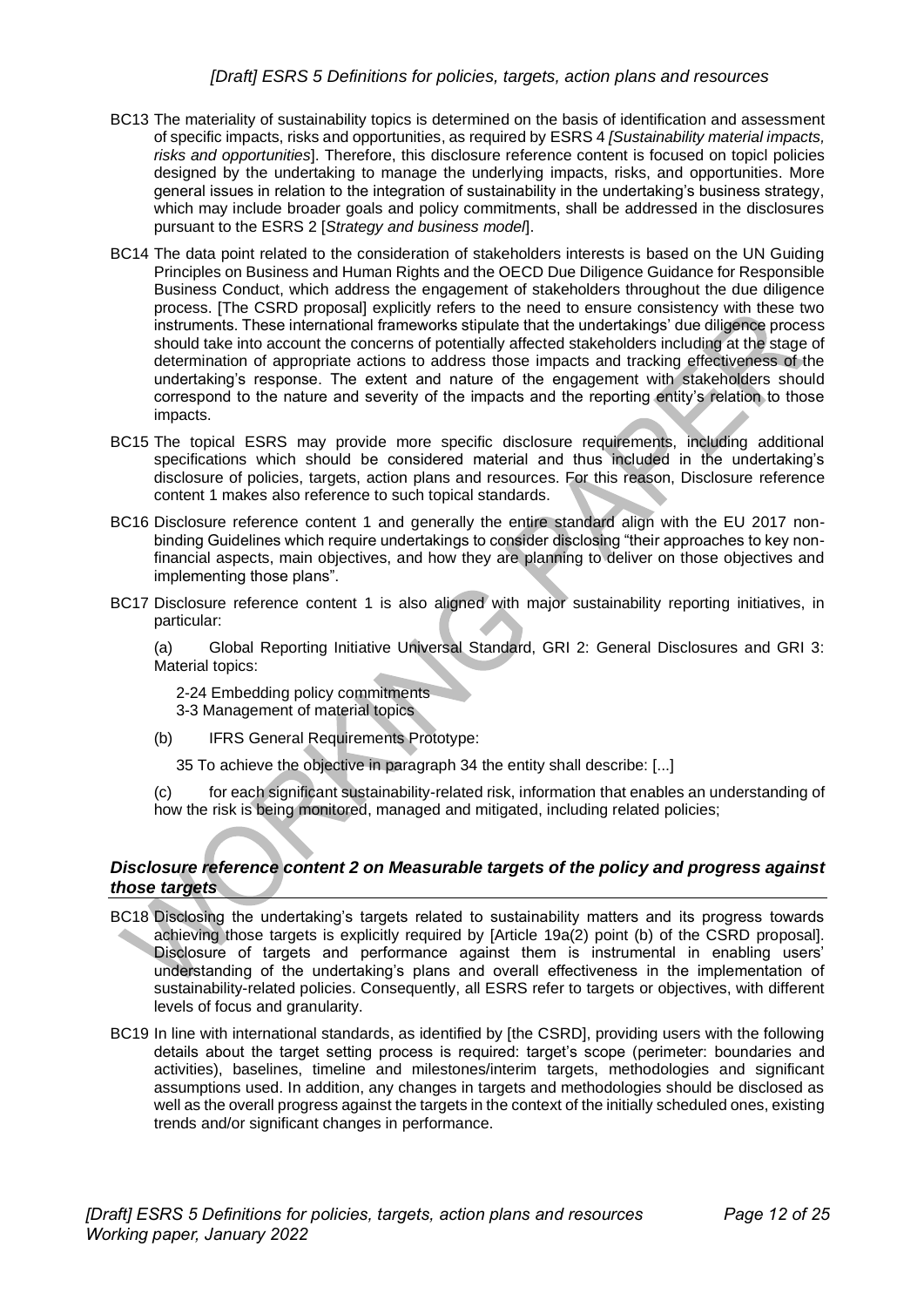- BC20 Recognising that setting targets may not always be feasible or necessary, thus Disclosure reference content 2 allows for the undertaking to comply with its provisions by stating that the undertaking has not adopted targets, by explaining its plans and/or stating the reasons why it does not have such plans.
- BC21 In line with GRI Universal Standard 3-3-e, UN Guiding Principles on Business and Human Rights, Principle 20 and para 4.1 of the OECD Due Diligence Guidance for Responsible Business Conduct, which provide for tracking effectiveness (based on appropriate qualitative and quantitative indicators) of the business enterprise's response to adverse impacts in order to verify that they are being addressed, Disclosure reference content 2 provides for an option to report on progress in terms of results for people and the environment in cases where an undertaking has not set a specific target. Such an option is equally applicable to risks and opportunities and results for the business.

BC22 Disclosure reference content 2 is aligned with major sustainability reporting initiatives, in particular:

- (a) GRI 3: Material topics / Management of material topics
- (b) Application guidance to GRI 3-3-e further elaborates that the organisations should report:
	- whether and how the goals and targets take into account the sustainability context in which the impacts take place (e.g., sustainable development goals and conditions, the limits and demands placed on environmental resources).
	- ⚫ whether the goals and targets are informed by expectations in authoritative intergovernmental instruments and, where relevant, by scientific consensus;
	- ⚫ whether goals and targets are mandatory (based on legislation) or voluntary. If they are mandatory, the organization can list the relevant legislation;
	- $\bullet$  the organization's activities or business relationships to which the goals and targets apply;
	- the baseline for the goals and targets;
	- the timeline for achieving the goals and targets.
- (c) IFRS General Requirements Prototype:

§37 To achieve the objective in paragraph 36, an entity shall disclose: [...]

(b) targets set by its governance body or bodies (which includes a board, committee or equivalent body charged with governance and management); and

(c) other key performance indicators used by the governance body and bodies to measure progress towards the targets identified in 37(b). [...]

§43 The entity shall disclose:

(a) targets set by management to mitigate or adapt to sustainability-related risks or enhance sustainability-related opportunities and achieve strategic goals

(b) information about the nature of the target, including where relevant: [target type, timeline, base period, milestones or interim targets; baseline - external parameters or validated as part of sustainability initiatives]

(c) metrics and other key performance indicators used to assess progress towards reaching targets and achieving strategic goals;

(d) the entity's performance against disclosed targets and analysis of trends or significant changes to performance; and

(e) explanations of the methods used to calculate the targets and the inputs to the calculation, including the significant assumptions made and the limitations of those methods.

§44 [...] If a target or entity-specific key performance indicator is redefined the entity shall: [explain the changes; the reasons; provide restated comparative figures]

§47 When a metric, entity-specific key performance indicator or target is replaced by another one that better achieves the same objectives, the entity shall explain the change and why the new measure provides more reliable or relevant information compared to the previous measure used.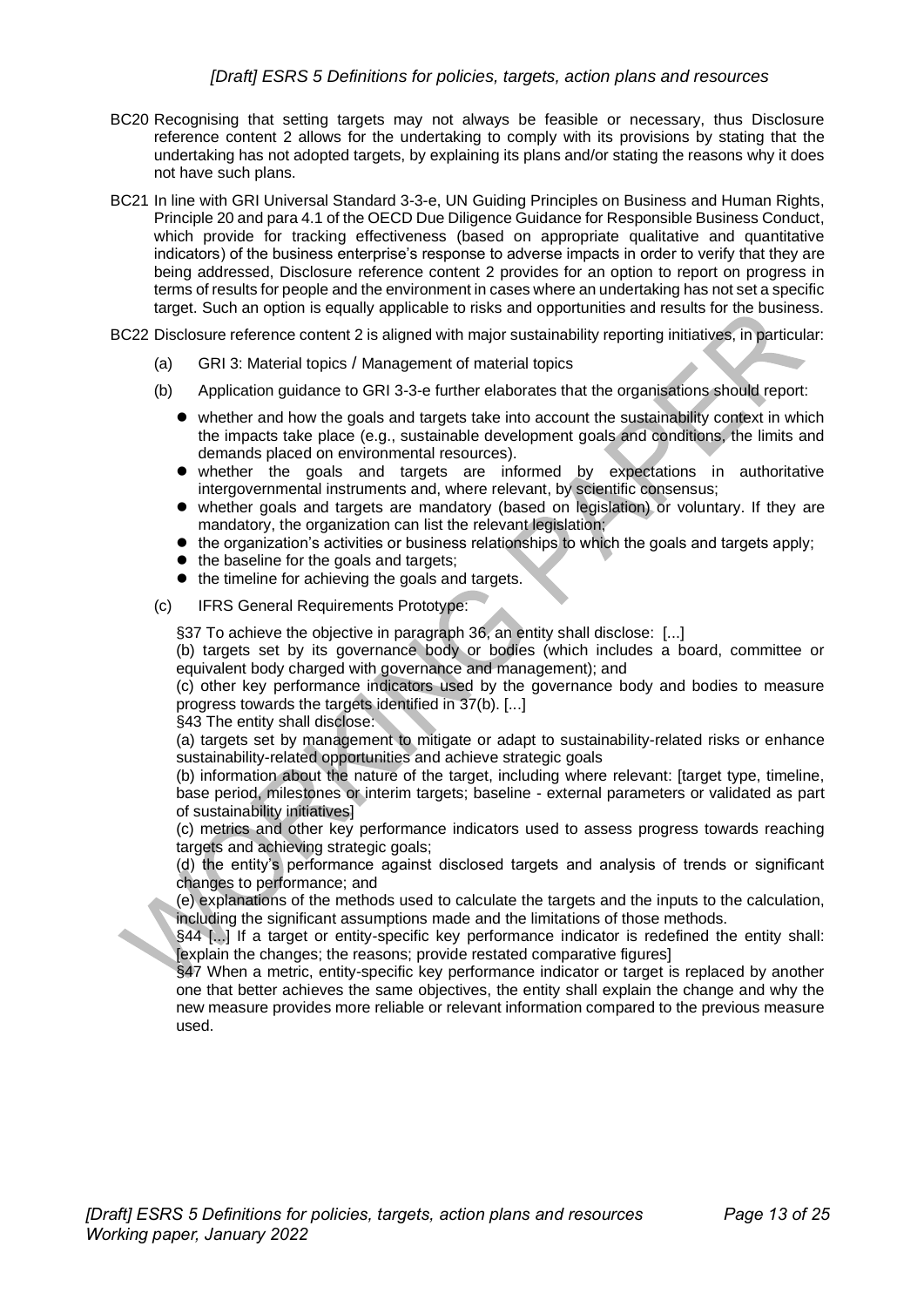#### <span id="page-13-0"></span>*Disclosure reference content 3 on Actions, action plans and resources to meet the policy objectives and targets*

- BC23 Whereby the [PTF Report] recommended that the implementation part of the ESRS should address "action plans", [CSRD proposal] refers in Article 19a (2) point e(iii) to "to actions taken, and the result of such actions, to prevent, mitigate or remediate actual or potential adverse impacts". Other international reporting standards and frameworks also focus on "actions". For consistency and clarity purposes, the PTF-NFRS made the choice to organise single actions into consistent action plans articulated with the undertaking's respective policies. Transparency on comprehensive action plans is necessary, for instance in the context of net-zero transition in high-impact sectors. For other topics, effective management of impacts, risks and opportunities, often requires implementation of specific actions, activities or adjustments of existing practices.
- BC24 [Recitals 27 and 39 of the CSRD proposal] stipulate the need for alignment with international instruments such as the UN Guiding Principles on Business and Human Rights (UNGPs) and the OECD Due Diligence Guidance for Responsible Business Conduct (OECD DD Guidance). In particular, development and implementation of action plans to address sustainability matters closely align with:
	- (a) UNGPs Principle 19, which instructs companies to take appropriate action to prevent and mitigate identified and assessed adverse human rights impacts;
	- (b) paragraphs 3.1 and 3.2 OECD DD Guidance, which recommends companies to develop and implement plans that are fit-for-purpose to prevent and mitigate actual and potential adverse impacts on RBC, which should list specific actions the enterprise will take, as well as its expectations of its business relationships.
- BC25 In line with GRI Universal Standard, ESRS 5 Definitions for policies, targets, action plans and resources provides for a data point for the undertaking's reporting of examples of implementation of key actions. The standard encourages such disclosure in particular when abstract description of actions and plans would not provide sufficient insight in their effectiveness. This is often the case with respect to the management of specific human rights impacts.
- BC26 To facilitate performance tracking, the requirement for disclosures related to action plan aligns with those of targets as regards the time horizons for intended completion and the expected outcomes of each action.
- BC27 The standard further requires disclosure of resources allocated to a given action plan. Although not specifically required by any of the considered standards, identified by [the CSRD], such information allows for the assessment by users of the level of commitment of the undertaking and robustness of the action plan, and thus the likelihood that the policy objectives and targets will be met. The information on resource allocation is important in case of complex, resource-intensive action plans that involve major investments in technology, R&D or facilities (e.g., in the context of climate transition plans in high-impact sectors). However, it is less relevant where the management of the underlying impact, risk and opportunity requires only modest investment and where the causal connection between the amount of resources and effectiveness of the management is not clear. In order to avoid unnecessary onerous disclosures, the requirement to disclose resource allocation allows flexibility.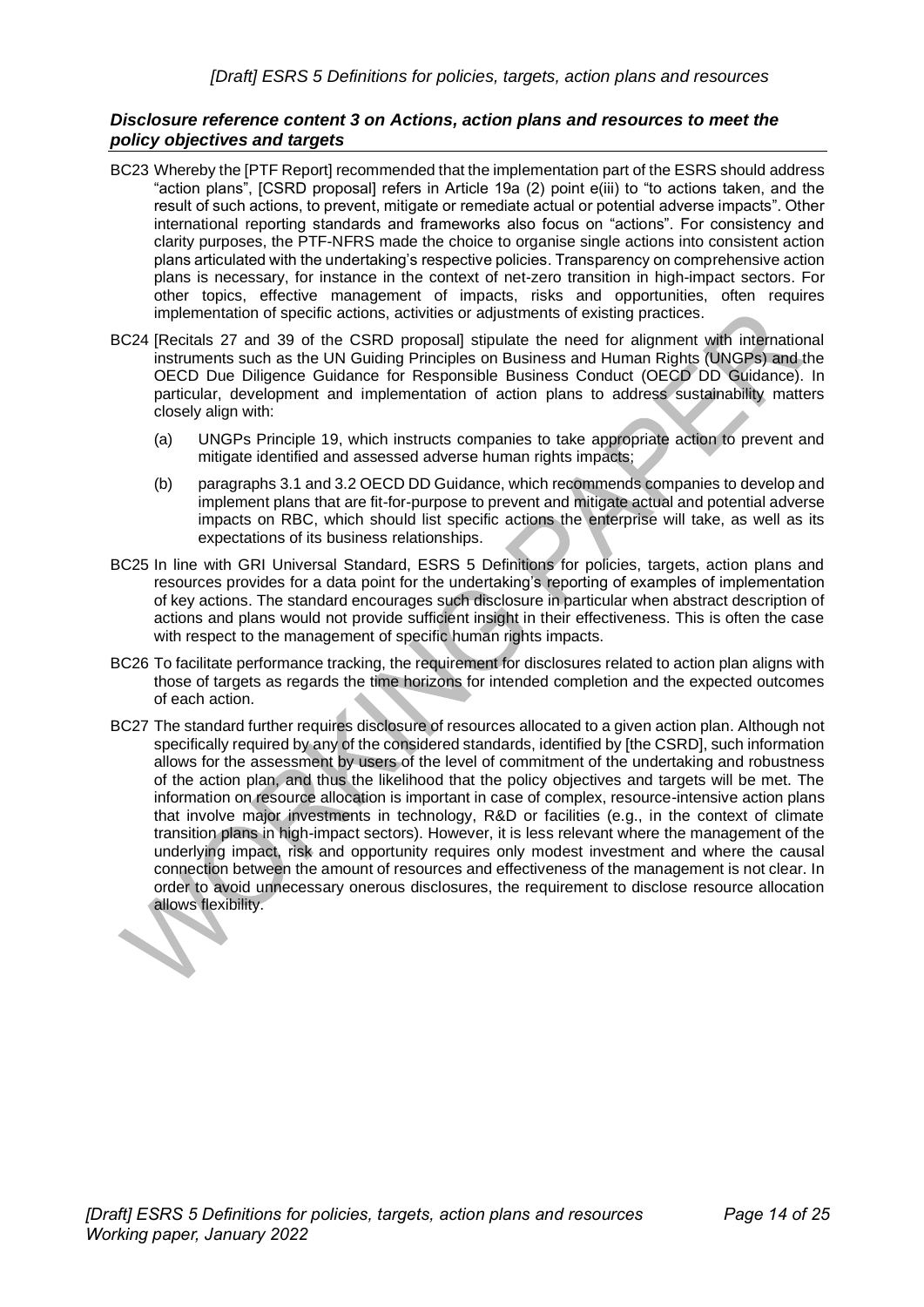### <span id="page-14-0"></span>**Appendix: References to reporting frameworks and standards**

BC28 Table 1 below lists out disclosures related to policies, targets, action plans, and resources in other standards and frameworks, that were taken into consideration for the development of the [proposed] disclosure reference content in the [draft] standard:

- (a) GRI Universal Standards,
- (b) 'General Requirements Prototype' of the Technical Readiness Working Group of the IFRS Foundation (TRWG),
- (c) TCFD,
- (d) SASB,
- (e) IIRC,
- (f) CDSB,
- (g) UNGPs,
- (h) OECD Due Diligence Guidance.

#### Table 1

| (e) IIRC,                                                                                                                                                                                   |  |  |
|---------------------------------------------------------------------------------------------------------------------------------------------------------------------------------------------|--|--|
| CDSB,<br>(1)                                                                                                                                                                                |  |  |
| (g) UNGPs,                                                                                                                                                                                  |  |  |
| (h) OECD Due Diligence Guidance.                                                                                                                                                            |  |  |
|                                                                                                                                                                                             |  |  |
| Table 1                                                                                                                                                                                     |  |  |
| In its Universal Standards issued in 2021, GRI requires specific disclosures in relation with<br><b>GRI</b>                                                                                 |  |  |
| policies, targets, action plans, and resources:                                                                                                                                             |  |  |
| <b>GRI 2: General Disclosures</b>                                                                                                                                                           |  |  |
| <b>Disclosure 2-24 Embedding policy commitments</b>                                                                                                                                         |  |  |
| (commitments for responsible business conduct and to respect human rights)<br>Requirements                                                                                                  |  |  |
| The organization shall:                                                                                                                                                                     |  |  |
| a. describe how it embeds each of its policy commitments for responsible business conduct<br>throughout its activities and business relationships, including:                               |  |  |
| i. how it allocates responsibility to implement the commitments across different levels<br>within the organization;                                                                         |  |  |
| ii. how it integrates the commitments into organizational strategies, operational policies,                                                                                                 |  |  |
| and operational procedures;<br>iii. how it implements its commitments with and through its business relationships;                                                                          |  |  |
| iv. training that the organization provides on implementing the commitments.                                                                                                                |  |  |
| <b>GRI 3: Material topics</b>                                                                                                                                                               |  |  |
| Disclosure 3-3 Management of material topics                                                                                                                                                |  |  |
| Requirements                                                                                                                                                                                |  |  |
| For each material topic reported under Disclosure 3-2, the organization shall: []<br>c. describe its policies or commitments regarding the material topic;                                  |  |  |
| d. describe actions taken to manage the topic and related impacts, including:<br>i. actions to prevent or mitigate potential negative impacts;                                              |  |  |
| ii. actions to address actual negative impacts, including actions to provide for or                                                                                                         |  |  |
| cooperate in their remediation;<br>iii. actions to manage actual and potential positive impacts.                                                                                            |  |  |
| e. report the following information about tracking the effectiveness of the actions taken:<br>i. processes used to track the effectiveness of the actions;                                  |  |  |
| ii. goals, targets, and indicators used to evaluate progress;                                                                                                                               |  |  |
| iii. the effectiveness of the actions, including progress toward the goals and targets;<br>iv. lessons learned and how these have been incorporated into the organization's                 |  |  |
| operational policies and procedures;                                                                                                                                                        |  |  |
| IFRS General Requirements Prototype (General Requirements for Disclosure of                                                                                                                 |  |  |
| <b>TRWG</b><br>Sustainability-related Financial Information Prototype) does not set any specific<br>requirement for policies and action plans, while along with a brief mention in the risk |  |  |
| management section, focuses on disclosure requirements about metrics and targets.                                                                                                           |  |  |
| <b>Risk management</b>                                                                                                                                                                      |  |  |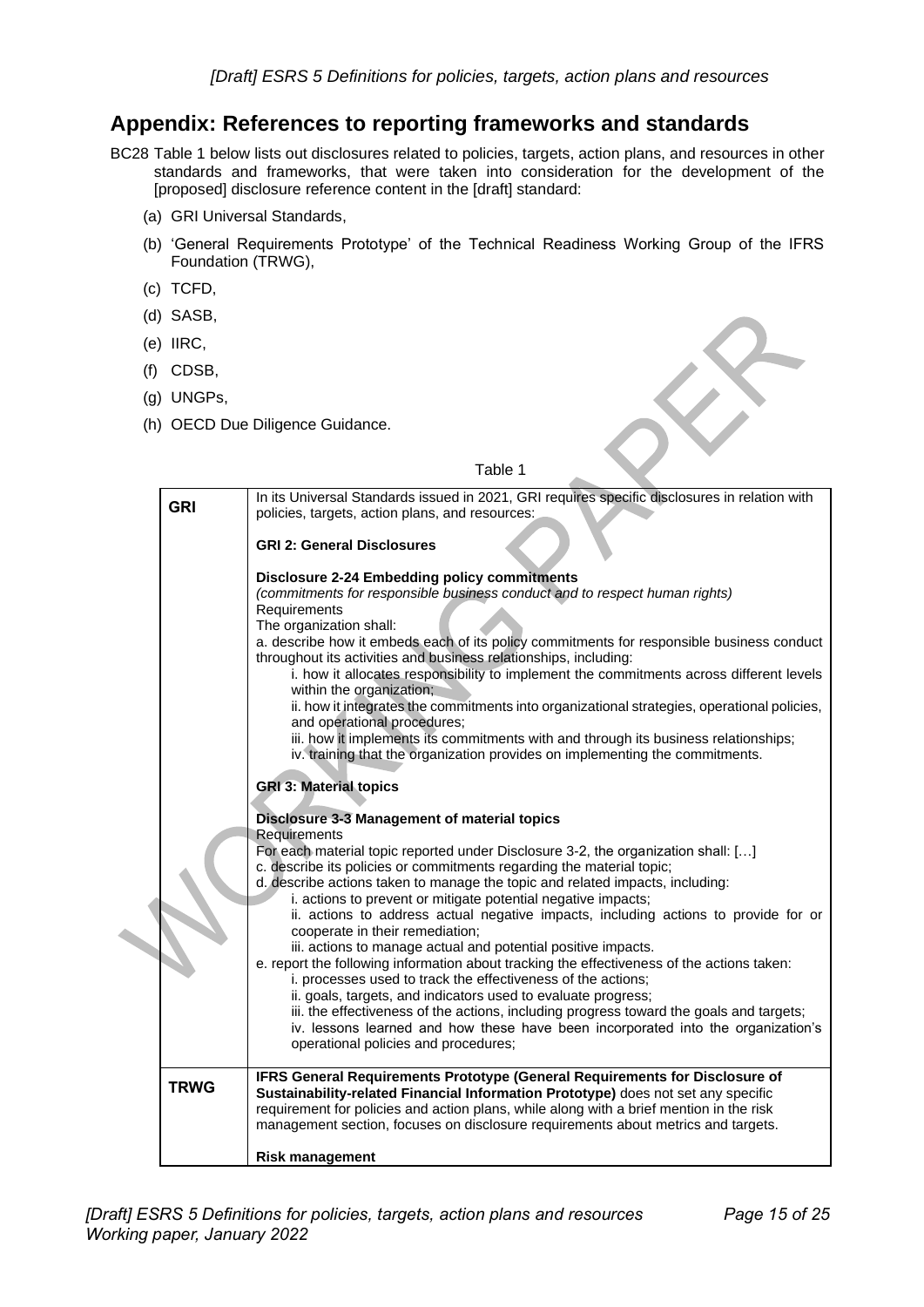|  | 34 The objective of sustainability-related financial disclosures on risk management is to<br>enable users to understand how an entity's existing and emerging sustainability-related<br>risks are identified, assessed, managed and mitigated and whether those processes are<br>integrated into existing risk management processes. Such information supports users of                                                           |
|--|-----------------------------------------------------------------------------------------------------------------------------------------------------------------------------------------------------------------------------------------------------------------------------------------------------------------------------------------------------------------------------------------------------------------------------------|
|  | sustainability-related financial disclosures in evaluating the organisation's overall risk profile<br>and risk management activities.                                                                                                                                                                                                                                                                                             |
|  | 35 To achieve the objective in paragraph 34 the entity shall describe: []                                                                                                                                                                                                                                                                                                                                                         |
|  | (c) for each significant sustainability-related risk, information that enables an understanding<br>of how the risk is being monitored, managed and mitigated, including related policies; []                                                                                                                                                                                                                                      |
|  | <b>Metrics and targets</b><br>36 The objective of sustainability-related financial disclosures on metrics and targets is to<br>enable users to understand how an entity measures and monitors its significant sustainability-<br>related financial risks and opportunities. Such information supports users of sustainability-<br>related financial disclosures in assessing the entity's progress and performance in relation to |
|  | those issues.<br>37 To achieve the objective in paragraph 36, an entity shall disclose:                                                                                                                                                                                                                                                                                                                                           |
|  | (a) cross-industry, industry-based and activity metrics;                                                                                                                                                                                                                                                                                                                                                                          |
|  | (b) targets set by its governance body or bodies (which includes a board, committee<br>or equivalent body charged with governance and management); and<br>(c) other key performance indicators used by the governance body and bodies to                                                                                                                                                                                          |
|  | measure progress towards the targets identified in 37(b).<br>38 A cross-industry metric is relevant to entities, regardless of industry and business model.<br>An industry-based metric is relevant to entities within an industry, based on common features<br>of business models within that industry, and the manner in which the underlying business                                                                          |
|  | activities comprising those business models result in exposures to specific sustainability<br>related risks or opportunities.                                                                                                                                                                                                                                                                                                     |
|  | 39 An activity metric facilitates the normalisation of cross-industry and industry-based metrics                                                                                                                                                                                                                                                                                                                                  |
|  | for the purposes of comparison with other entities. Examples of activity metrics include<br>number of employees, amount of product sold and retail space.                                                                                                                                                                                                                                                                         |
|  | 40 Key performance indicators include cross-industry metrics, industry-based metrics and                                                                                                                                                                                                                                                                                                                                          |
|  | other, entity-specific, key performance indicators.<br>41 Cross-industry, industry-based and activity metrics (together referred to as 'metrics') shall                                                                                                                                                                                                                                                                           |
|  | be defined in accordance with the applicable IFRS Sustainability Disclosure Standard and<br>related application guidance. An entity shall disclose those industry-based metrics that apply<br>to its activities in line with its business model and in relation to specific sustainability-related<br>risks or opportunities. Some entities will have a range of activities and thus may need to apply                            |
|  | metrics applicable to more than one industry.                                                                                                                                                                                                                                                                                                                                                                                     |
|  | 42 In the absence of an IFRS Sustainability Disclosure Standard and associated metrics, an<br>entity shall follow the guidance in paragraphs 71-73.<br>43 The entity shall disclose:                                                                                                                                                                                                                                              |
|  | (a) targets set by management to mitigate or adapt to sustainability-related risks or                                                                                                                                                                                                                                                                                                                                             |
|  | enhance sustainability-related opportunities and achieve strategic goals;<br>(b) information about the nature of the target, including where relevant:                                                                                                                                                                                                                                                                            |
|  | (i) a clear indication of whether the target is absolute, normalised,<br>intensity, or<br>activity based;                                                                                                                                                                                                                                                                                                                         |
|  | (ii) the timeframe over which the target applies;                                                                                                                                                                                                                                                                                                                                                                                 |
|  | (iii) the base period from which progress is measured;<br>(iv) any milestones or interim targets; and                                                                                                                                                                                                                                                                                                                             |
|  | (v) whether the target is determined based on external parameters or validated as                                                                                                                                                                                                                                                                                                                                                 |
|  | part of sustainability initiatives<br>(c) metrics and other key performance indicators used to assess progress towards                                                                                                                                                                                                                                                                                                            |
|  | reaching targets and achieving strategic goals;                                                                                                                                                                                                                                                                                                                                                                                   |
|  | (d) the entity's performance against disclosed targets and analysis of trends or<br>significant changes to performance; and                                                                                                                                                                                                                                                                                                       |
|  | (e) explanations of the methods used to calculate the targets and the inputs to the<br>calculation, including the significant assumptions made and the limitations of those<br>methods.                                                                                                                                                                                                                                           |
|  | 44 The definition and calculation of targets and entity-specific key performance indicators<br>shall be consistent over time. If a target or entity-specific key performance indicator is<br>redefined the entity shall:                                                                                                                                                                                                          |
|  | (a) explain the changes;                                                                                                                                                                                                                                                                                                                                                                                                          |
|  | (b) explain the reasons for those changes and<br>(c) provide restated comparative figures, unless it is impracticable to do so.                                                                                                                                                                                                                                                                                                   |
|  | 45 If an entity stops disclosing a metric, entity-specific key performance indicator or target,                                                                                                                                                                                                                                                                                                                                   |
|  | the entity shall explain why this measure no longer provides relevant information.                                                                                                                                                                                                                                                                                                                                                |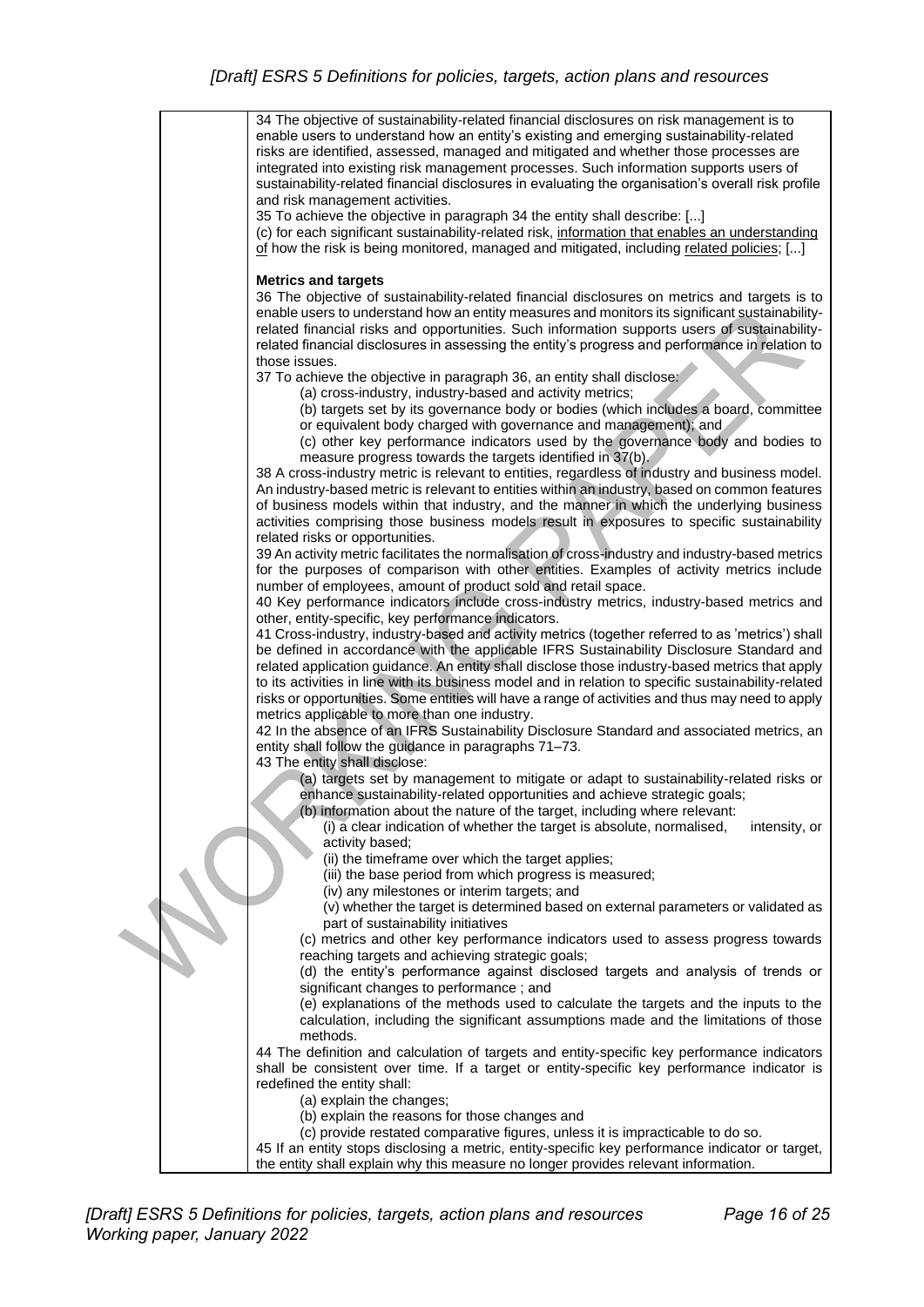|                                                                                                                                                                                                       |             | 46 When a metric, entity-specific key performance indicator or target is replaced by another<br>one that better achieves the same objectives, the entity shall explain the change and why the<br>new measure provides more reliable or relevant information compared to the previous<br>measure used.<br>47 When a metric, entity-specific key performance indicator or target is replaced by another<br>one that better achieves the same objectives, the entity shall explain the change and why the<br>new measure provides more reliable or relevant information compared to the previous<br>measure used. |  |  |
|-------------------------------------------------------------------------------------------------------------------------------------------------------------------------------------------------------|-------------|----------------------------------------------------------------------------------------------------------------------------------------------------------------------------------------------------------------------------------------------------------------------------------------------------------------------------------------------------------------------------------------------------------------------------------------------------------------------------------------------------------------------------------------------------------------------------------------------------------------|--|--|
|                                                                                                                                                                                                       |             | TCFD Recommendations do not make specific distinction between the policies and the                                                                                                                                                                                                                                                                                                                                                                                                                                                                                                                             |  |  |
|                                                                                                                                                                                                       | <b>TCFD</b> | targets, the latter being closely articulated with metrics:<br>"Disclose the metrics and targets used to assess and manage relevant climate-related risks<br>and opportunities where such information is material.<br>The recommended disclosure requirements regarding metrics and targets set by the TCFD<br>are the following:<br>a) Disclose the metrics used by the organization to assess climate-related risks and<br>opportunities in line with its strategy and risk management process                                                                                                               |  |  |
|                                                                                                                                                                                                       |             | $b)$ []                                                                                                                                                                                                                                                                                                                                                                                                                                                                                                                                                                                                        |  |  |
|                                                                                                                                                                                                       |             | c) Describe the targets used by the organization to manage climate-related risks and                                                                                                                                                                                                                                                                                                                                                                                                                                                                                                                           |  |  |
|                                                                                                                                                                                                       |             | opportunities and performance against targets.<br>[] In describing their targets, organizations should consider including the following:<br>• whether the target is absolute or intensity based;<br>• time frames over which the target applies;                                                                                                                                                                                                                                                                                                                                                               |  |  |
|                                                                                                                                                                                                       |             | • base year from which progress is measured; and                                                                                                                                                                                                                                                                                                                                                                                                                                                                                                                                                               |  |  |
|                                                                                                                                                                                                       |             | • key performance indicators used to assess progress against targets.<br>Organizations disclosing medium-term or long-term targets should also disclose associated                                                                                                                                                                                                                                                                                                                                                                                                                                             |  |  |
| interim targets in aggregate or by business line, where available.<br>Where not apparent, organizations should provide a description of the methodologies used<br>to calculate targets and measures." |             |                                                                                                                                                                                                                                                                                                                                                                                                                                                                                                                                                                                                                |  |  |
|                                                                                                                                                                                                       | <b>SASB</b> | SASB has not developed a general standard dealing with policies, and plans, targets and<br>resources. However, section 5.0 Governance, Internal Control, and Assurance of SASB<br>Standards Application Guidance stipulates: [] when disclosing information related to a<br>disclosure topic identified by the standards, entities should consider including a narrative<br>description of material factors [that] may include a discussion of the following: d. The entity's<br>use of metrics or targets to assess and manage topic-related risks and opportunities.                                         |  |  |
|                                                                                                                                                                                                       |             |                                                                                                                                                                                                                                                                                                                                                                                                                                                                                                                                                                                                                |  |  |
|                                                                                                                                                                                                       | <b>IIRC</b> | <b>IIRC International Integrated Reporting Framework</b><br>4F Performance                                                                                                                                                                                                                                                                                                                                                                                                                                                                                                                                     |  |  |
|                                                                                                                                                                                                       |             | 4.31 An integrated report should answer the question: To what extent has<br>the organization achieved its strategic objectives for the period and what are its outcomes<br>in terms of effects on the capitals?<br>Governance (one of the content elements)<br>4.32 An integrated report contains qualitative and quantitative information about performance<br>that may include matters such as:                                                                                                                                                                                                              |  |  |
|                                                                                                                                                                                                       |             | . Quantitative indicators with respect to targets, risks and opportunities, explaining their<br>significance, their implications, and the methods and assumptions used in compiling them<br>$\left[\ldots\right]$                                                                                                                                                                                                                                                                                                                                                                                              |  |  |
|                                                                                                                                                                                                       | <b>CDSB</b> | CDSB Framework for reporting environmental & climate change information                                                                                                                                                                                                                                                                                                                                                                                                                                                                                                                                        |  |  |
|                                                                                                                                                                                                       |             | REQ-02 Management's environmental policies, strategy and targets<br>Disclosures shall report management's environmental policies, strategy and targets,<br>including the indicators, plans and timelines used to assess performance<br>Purpose:                                                                                                                                                                                                                                                                                                                                                                |  |  |
|                                                                                                                                                                                                       |             | To facilitate a complete assessment by readers of the rationale, quality and efficacy of the<br>organisation's environmental policies, strategy and targets and an understanding of the<br>indicators and timelines used to manage and<br>assess performance.                                                                                                                                                                                                                                                                                                                                                  |  |  |
|                                                                                                                                                                                                       |             | This requirement will be satisfied when disclosures describe the organisation's: []                                                                                                                                                                                                                                                                                                                                                                                                                                                                                                                            |  |  |
|                                                                                                                                                                                                       |             | (a) Environmental policies, strategy and objectives and how those relate to or support                                                                                                                                                                                                                                                                                                                                                                                                                                                                                                                         |  |  |
|                                                                                                                                                                                                       |             | the organisation's overall policies, strategy and operational performance;                                                                                                                                                                                                                                                                                                                                                                                                                                                                                                                                     |  |  |
|                                                                                                                                                                                                       |             | (b) Resourcing of management's environmental policy, strategy and targets; and<br>(C) Targets, timeline and key performance indicators against which delivery of<br>environmental strategy and policies is measured and resourced.                                                                                                                                                                                                                                                                                                                                                                             |  |  |
|                                                                                                                                                                                                       |             |                                                                                                                                                                                                                                                                                                                                                                                                                                                                                                                                                                                                                |  |  |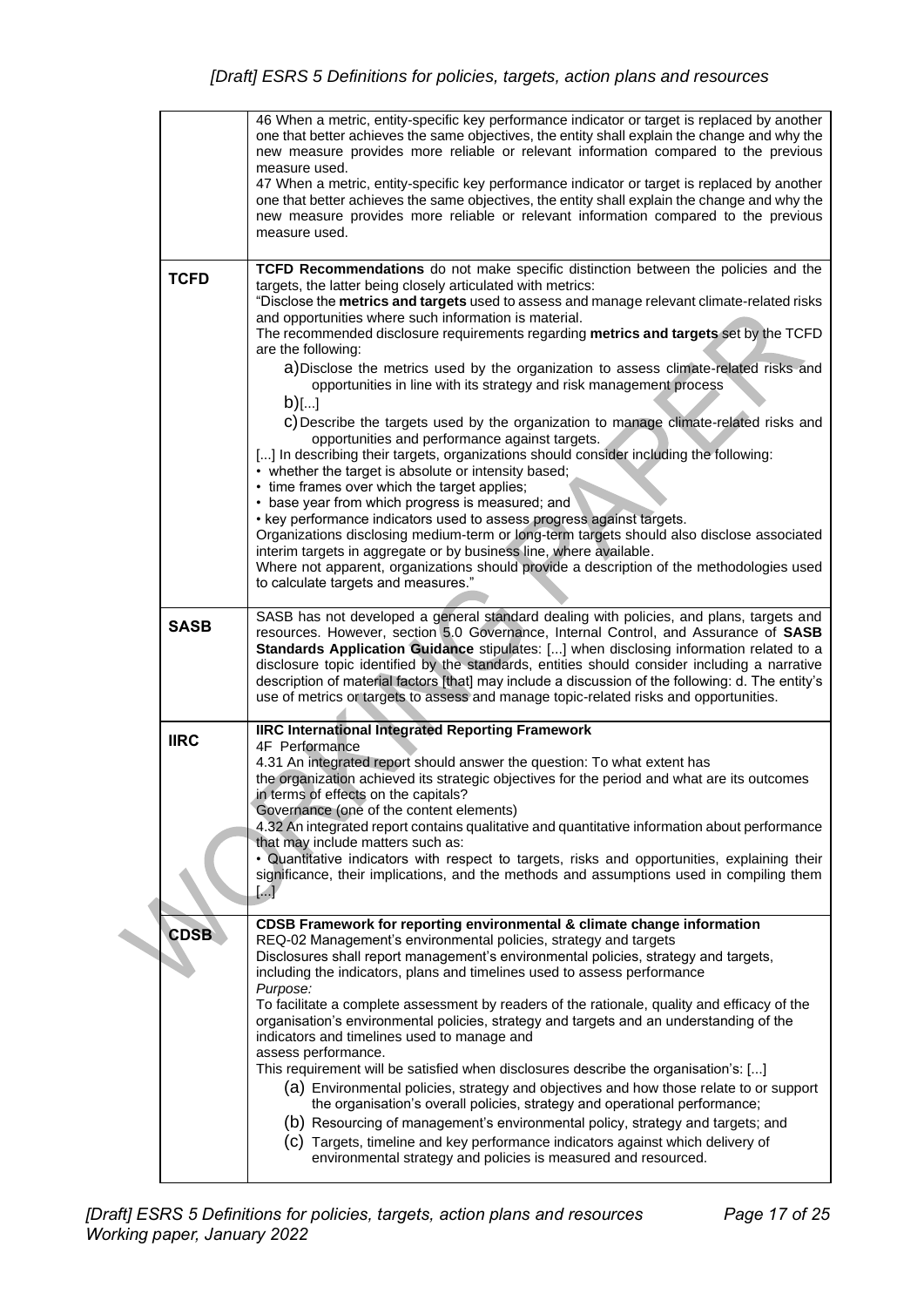|                                               | REQ-05 Performance and comparative analysis<br>Disclosures shall include an analysis of the information disclosed in REQ-04 compared with<br>any performance targets set and with results reported in previous periods                                                                                                                                                                          |
|-----------------------------------------------|-------------------------------------------------------------------------------------------------------------------------------------------------------------------------------------------------------------------------------------------------------------------------------------------------------------------------------------------------------------------------------------------------|
|                                               | Purpose:<br>To communicate to readers how the organisation's environmental results compare with<br>results for previous reporting periods and with performance targets set in previous periods.<br>[] The comparative analysis is useful where it: []                                                                                                                                           |
|                                               | Cross-refers to targets, baselines and other criteria used for analysing<br>$\bullet$<br>environmental performance; and []                                                                                                                                                                                                                                                                      |
|                                               | Any significant changes to performance or unexpected results against targets due<br>to:                                                                                                                                                                                                                                                                                                         |
|                                               | - Changes in the organisation's strategy, policies and governance;<br>- Changes in the methodology or KPIs used for calculating results;<br>- Changes due to acquisitions, divestments, organic growth or decline, efficiency<br>or process improvements, alterations to processes for collecting data, practices in<br>satellite operations, missing data etc.; and<br>$-$ Other reasons; $[]$ |
|                                               |                                                                                                                                                                                                                                                                                                                                                                                                 |
|                                               | <b>CDSB Framework Application guidance for climate-related disclosures</b><br>(applies exclusively to material climate-related information and complements the above<br>framework)                                                                                                                                                                                                              |
|                                               | REQ-02 Management's environmental policies, strategy and targets                                                                                                                                                                                                                                                                                                                                |
|                                               | Disclosures shall report management's environmental policies, strategy and targets,<br>including the indicators, plans and timelines used to assess performance<br>Disclosure checklist<br>Does the disclosure:                                                                                                                                                                                 |
|                                               | Describe the climate policies and strategies as well as how they support or link to<br>the company's overall strategies?                                                                                                                                                                                                                                                                        |
|                                               | Detail the resourcing of the delivery and management of climate policies and<br>$\bullet$<br>strategies?                                                                                                                                                                                                                                                                                        |
|                                               | Set out the targets, timelines and indicators for delivery of climate policy and<br>$\bullet$<br>strategy been with methods and baselines, as well as explain progress or<br>developments?                                                                                                                                                                                                      |
|                                               | REQ-05 Performance and comparative analysis<br>Disclosures shall include an analysis of the information disclosed in REQ-04 compared with<br>any performance targets set and with results reported in a previous period<br>Disclosure checklist<br>Does the disclosure: []                                                                                                                      |
|                                               | Contextualise the performance with baselines, targets and other criteria used to<br>assess progress? []                                                                                                                                                                                                                                                                                         |
|                                               | <b>Guiding Principle 19</b>                                                                                                                                                                                                                                                                                                                                                                     |
|                                               | In order to prevent and mitigate adverse human rights impacts, business enterprises should<br>integrate the findings from their impact assessments across relevant internal functions and<br>processes, and take appropriate action.                                                                                                                                                            |
|                                               | <b>Guiding Principle 20</b>                                                                                                                                                                                                                                                                                                                                                                     |
|                                               | In order to verify whether adverse human rights impacts are being addressed,<br>business enterprises should track the effectiveness of their response. Tracking should:<br>(a) Be based on appropriate qualitative and quantitative indicators; []                                                                                                                                              |
| <b>OECD</b><br><b>Due</b><br><b>Diligence</b> | 3.1. Stop activities that are causing or contributing to adverse impacts on RBC issues,<br>based on the enterprise's assessment of its involvement with adverse impacts as per 2.3.<br>Develop and implement plans that are fit-for-purpose to prevent and mitigate potential<br>(future) adverse impacts                                                                                       |
| <b>Guidance</b>                               | <b>Practical actions</b><br>a. Assign relevant senior responsibility for ensuring that activities that cause or contribute to<br>adverse impacts cease, and for preventing activities that may cause or contribute to<br>adverse impacts in the future. []<br>c. Update the enterprise's policies to provide guidance on how to avoid and address the                                           |
|                                               | adverse impacts in the future and ensure their implementation. []                                                                                                                                                                                                                                                                                                                               |
|                                               | <b>UNGPs</b>                                                                                                                                                                                                                                                                                                                                                                                    |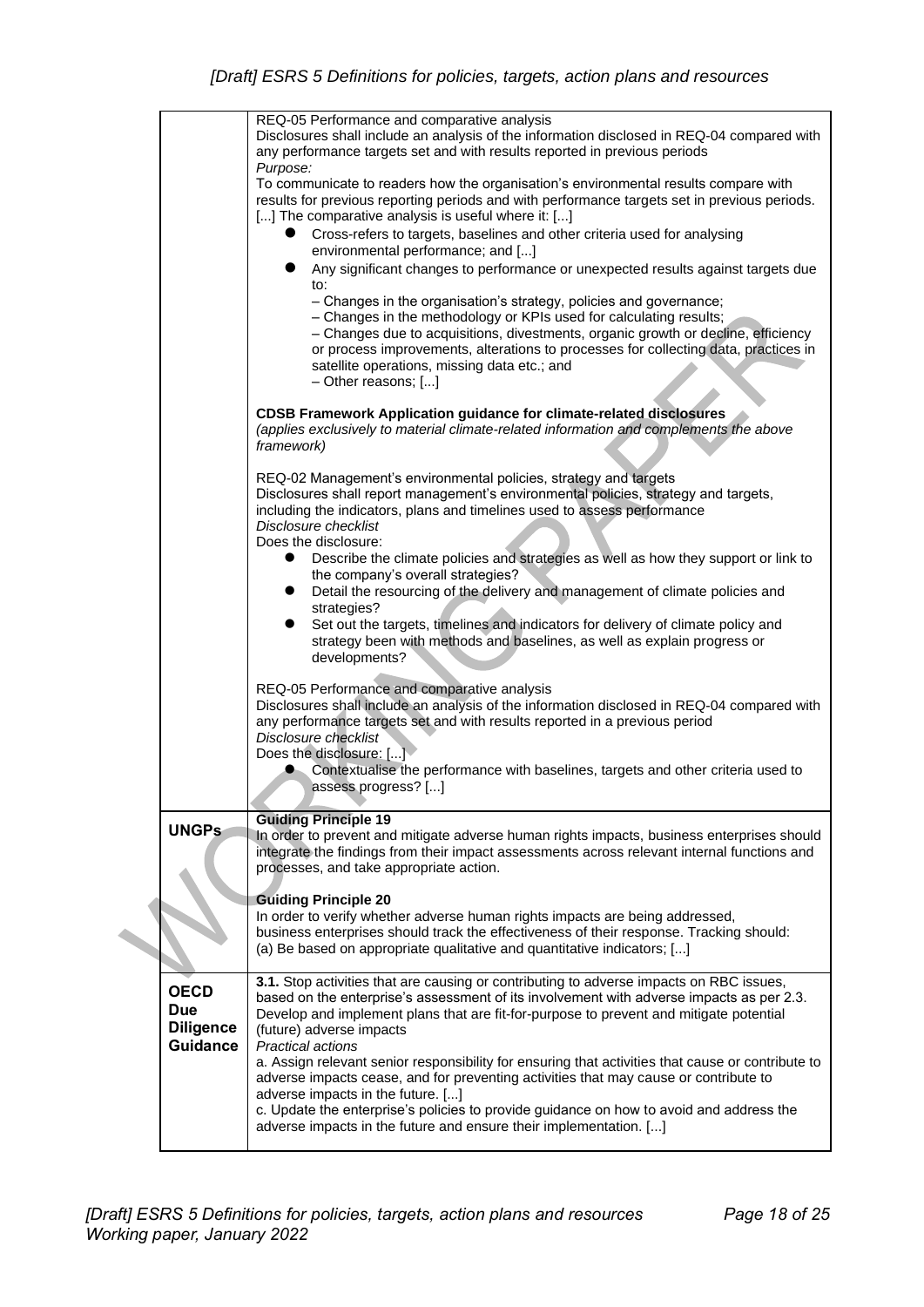| <b>3.2.</b> Based on the enterprise's prioritisation (see Section 2.4), develop and implement plans<br>to seek to prevent or mitigate actual or potential adverse impacts on RBC issues which are<br>directly linked to the enterprise's operations, products or services by business relationships.<br>[] These plans should detail the actions the enterprise will take, as well as its expectations<br>of its suppliers, buyers and other business relationships<br>Practical actions<br>a. Assign responsibility for developing, implementing and monitoring these plans.<br>b. Support or collaborate with the relevant business relationship(s) in developing<br>fit-for-purpose plans for them to prevent or mitigate adverse impacts identified<br>within reasonable and clearly defined timelines, using qualitative and quantitative<br>indicators for defining and measuring improvement (sometimes referred to as<br>"corrective action plans"). [] |
|-----------------------------------------------------------------------------------------------------------------------------------------------------------------------------------------------------------------------------------------------------------------------------------------------------------------------------------------------------------------------------------------------------------------------------------------------------------------------------------------------------------------------------------------------------------------------------------------------------------------------------------------------------------------------------------------------------------------------------------------------------------------------------------------------------------------------------------------------------------------------------------------------------------------------------------------------------------------|
| 4.1. Track the implementation and effectiveness of the enterprise's due diligence<br>activities, i.e. its measures to identify, prevent, mitigate and, where appropriate, support<br>remediation of impacts, including with business relationships. In turn, use the lessons<br>learned from tracking to improve these processes in the future.<br>Practical actions<br>a. Monitor and track implementation and effectiveness of the enterprise's own internal<br>commitments, activities and goals on due diligence, e.g. by carrying out periodic internal or<br>third party reviews or audits of the outcomes achieved and communicating results at<br>relevant levels within the enterprise. []                                                                                                                                                                                                                                                             |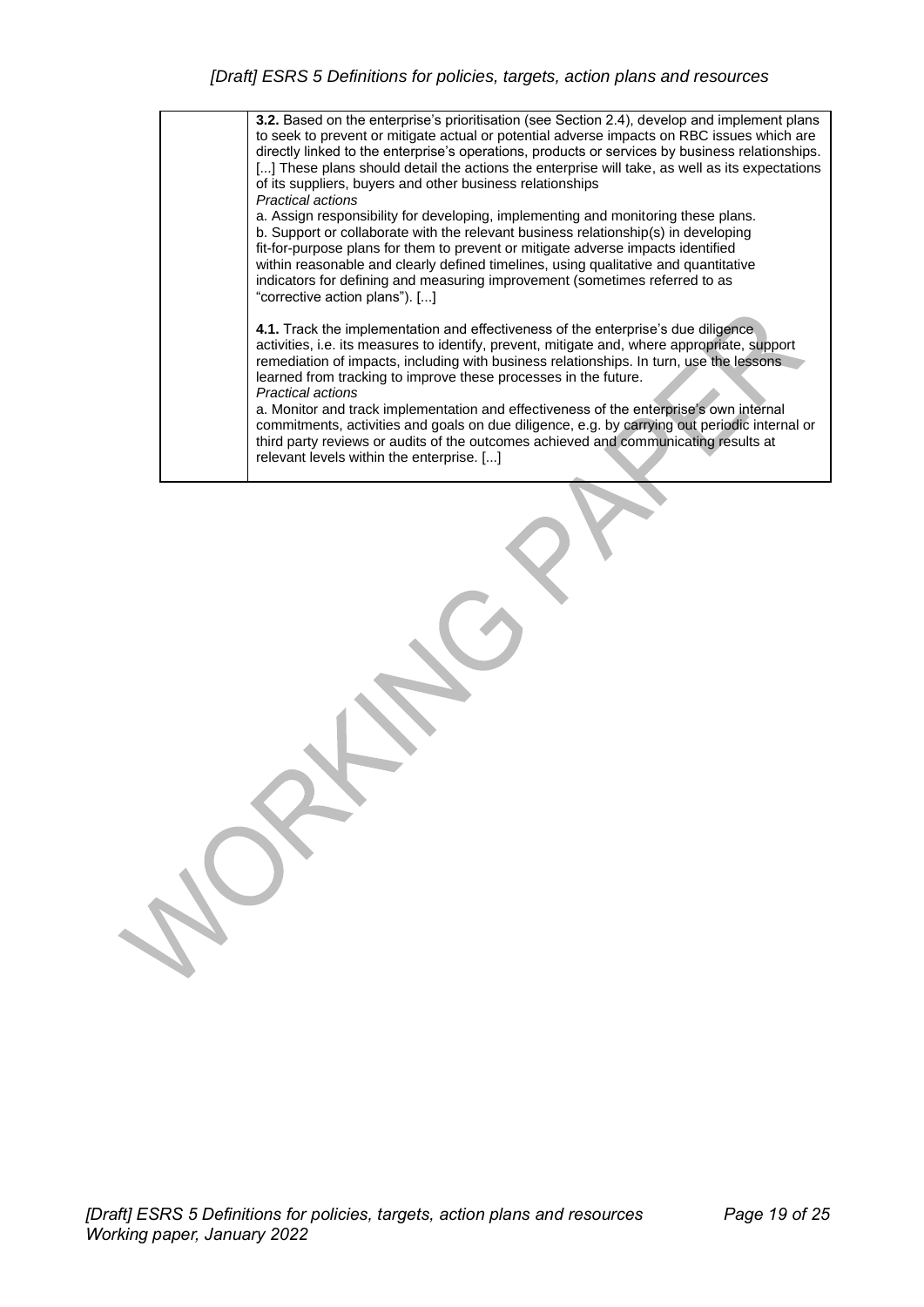#### *[Draft] ESRS 5 Definitions for policies, targets, action plans and resources*

BC29 Table 2 below provides a comparison of the data points of the disclosure reference content in the [draft] standard with respective provisions on disclosures related to policies, targets, action plans and resource in the GRI Universal Standards, as well as the 'General Requirements Prototype' of the Technical Readiness Working Group of the IFRS Foundation (TRWG), UNGPs, and OECD Due Diligence Guidance.

| <b>Table 2</b>                                                                                                                                                                                                                                                       |                                                                                                                                                                                                                                                                                                                                                                     |                                                                                                                                                                                                                                                                                                                                          |  |  |
|----------------------------------------------------------------------------------------------------------------------------------------------------------------------------------------------------------------------------------------------------------------------|---------------------------------------------------------------------------------------------------------------------------------------------------------------------------------------------------------------------------------------------------------------------------------------------------------------------------------------------------------------------|------------------------------------------------------------------------------------------------------------------------------------------------------------------------------------------------------------------------------------------------------------------------------------------------------------------------------------------|--|--|
| <b>Disclosure reference content</b>                                                                                                                                                                                                                                  | <b>GRI Universal Standards</b>                                                                                                                                                                                                                                                                                                                                      | <b>TRWG General Requirements</b><br>Prototype, UNGPs and OECD<br><b>Due Diligence Guidance</b>                                                                                                                                                                                                                                           |  |  |
| 1 - Policies implemented to manage<br>each material sustainability topic                                                                                                                                                                                             | Disclosure 2-24 Embedding policy<br>commitments                                                                                                                                                                                                                                                                                                                     | <b>TRWG</b><br>Risk management                                                                                                                                                                                                                                                                                                           |  |  |
| The<br>disclosure<br>required<br>by<br>paragraph 9 shall include the<br>following information:<br>General objectives of the policy<br>(what the policy aims to achieve)<br>and its key principles (how the<br>aims<br>achieve<br>policy<br>to<br>its<br>objectives), | The organization shall:<br>a. describe how it embeds each of<br>its<br>policy<br>commitments<br>for<br>responsible<br>business<br>conduct<br>throughout<br>activities<br>its<br>and<br>business relationships, including;<br>i. how it allocates responsibility to<br>implement the commitments across<br>different<br>levels<br>within<br>∖the<br>organization; [] | 35 To achieve the objective in<br>paragraph 34 the<br>entity shall<br>describe: []<br>$(c)$ for<br>each<br>significant<br>sustainability-related<br>risk,<br>information<br>that<br>enables<br>an<br>understanding of how the risk is<br>being monitored, managed and<br>mitigated, including related policies;<br>$\left[\ldots\right]$ |  |  |
| The scope of the undertaking's<br>policy, including operations that are<br>covered by the policy and the<br>policy's perimeter with regard to the<br>value chain,                                                                                                    | Disclosure 3-3 Management of<br>material topics<br>For each material topic reported<br>under <b>Disclosure</b><br>$3-2,$<br>the<br>organization shall: []<br>c. describe<br>its<br>policies<br>or<br>commitments<br>regarding<br>the                                                                                                                                |                                                                                                                                                                                                                                                                                                                                          |  |  |
| Who is responsible for providing<br>oversight over each policy and how<br>undertaking<br>allocates<br>the<br>responsibility to implement the<br>policy across different levels within<br>the undertaking,                                                            | material topic; []                                                                                                                                                                                                                                                                                                                                                  |                                                                                                                                                                                                                                                                                                                                          |  |  |
| third-party<br>standards<br>of<br>The<br>that the<br>conduct<br>undertaking<br>commits to respect through the<br>implementation of the policy.                                                                                                                       |                                                                                                                                                                                                                                                                                                                                                                     |                                                                                                                                                                                                                                                                                                                                          |  |  |
| The<br>third-party<br>standards<br>οf<br>conduct that the<br>undertaking<br>commits to respect through the<br>implementation of the policy, and.                                                                                                                     |                                                                                                                                                                                                                                                                                                                                                                     |                                                                                                                                                                                                                                                                                                                                          |  |  |
| How is the policy aligned with other<br>operational policies and procedures                                                                                                                                                                                          | Disclosure 2-24 Embedding policy<br>commitments<br>The organization shall:<br>a. describe how it embeds each of<br>its<br>policy<br>commitments<br>for<br>responsible<br>business<br>conduct<br>throughout<br>activities<br>its<br>and<br>business relationships, including:                                                                                        | Risk management<br>35 To achieve the objective in<br>paragraph 34<br>the entity shall<br>describe: []                                                                                                                                                                                                                                    |  |  |

 $T$ able 2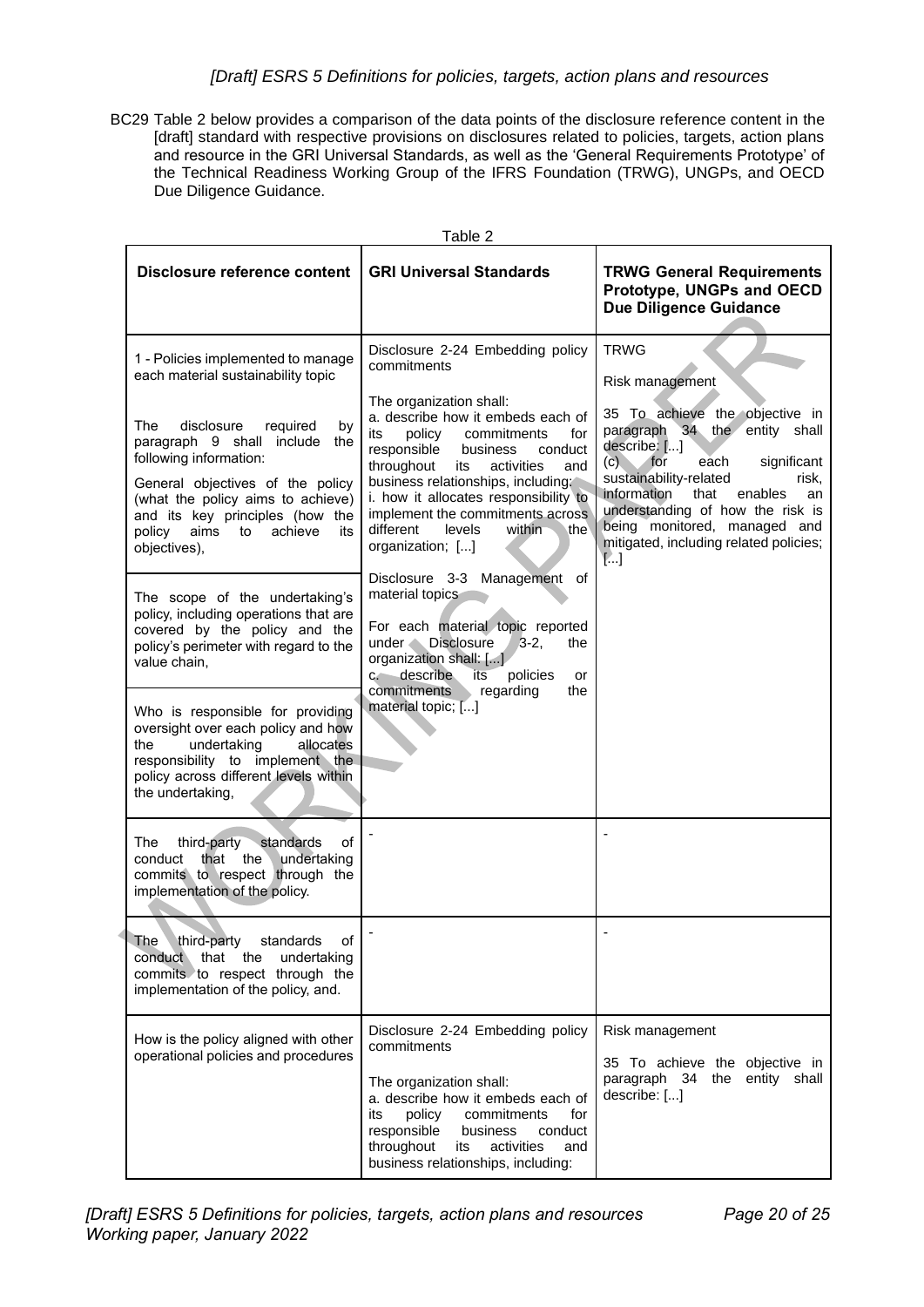| <b>Disclosure reference content</b>                                                                                                                                                                                                                                            | <b>GRI Universal Standards</b>                                                                                                                                                                                                                                                                                                                    | <b>TRWG General Requirements</b><br>Prototype, UNGPs and OECD<br><b>Due Diligence Guidance</b>                                                                                                                                                                                                                                                                                                                                                                                                                                                                                                                                                                                                                                                                                                                                                                                                                                                                                                                                                                                                                                                                                                    |
|--------------------------------------------------------------------------------------------------------------------------------------------------------------------------------------------------------------------------------------------------------------------------------|---------------------------------------------------------------------------------------------------------------------------------------------------------------------------------------------------------------------------------------------------------------------------------------------------------------------------------------------------|---------------------------------------------------------------------------------------------------------------------------------------------------------------------------------------------------------------------------------------------------------------------------------------------------------------------------------------------------------------------------------------------------------------------------------------------------------------------------------------------------------------------------------------------------------------------------------------------------------------------------------------------------------------------------------------------------------------------------------------------------------------------------------------------------------------------------------------------------------------------------------------------------------------------------------------------------------------------------------------------------------------------------------------------------------------------------------------------------------------------------------------------------------------------------------------------------|
|                                                                                                                                                                                                                                                                                | ii.<br>how<br>it<br>integrates<br>the<br>commitments into organizational<br>strategies, operational policies, and<br>operational procedures; []<br>implements<br>how<br>it<br>iii.<br>its<br>commitments with and through its<br>business relationships;<br>iv. training that the organization<br>provides on implementing<br>the<br>commitments. | (c)<br>for<br>significant<br>each<br>sustainability-related<br>risk,<br>information<br>that<br>enables<br>an<br>understanding of how the risk is<br>being monitored, managed and<br>mitigated, including related policies;<br>[]                                                                                                                                                                                                                                                                                                                                                                                                                                                                                                                                                                                                                                                                                                                                                                                                                                                                                                                                                                  |
| 2 - Measurable targets of the policy<br>and progress against those targets<br>For each target, the undertaking<br>shall disclose:<br>The scope of the target (perimeter),<br>including<br>explanation of<br>any<br>limitations as to geographical<br>boundaries or activities. | Disclosure 3-3 Management of<br>material topics<br>For each material topic reported<br><b>Disclosure</b><br>$3-2,$<br>under<br>the<br>organization shall: []<br>e. report the following information.<br>about tracking the effectiveness of<br>the actions taken:<br>ii. goals, targets, and indicators<br>used to evaluate progress              | <b>TRWG</b><br>37 To achieve the objective in<br>paragraph 36, an entity shall<br>disclose: []<br>(b) targets set by its governance<br>body or bodies (which includes a<br>board, committee or equivalent<br>body charged with governance and<br>management); and<br>(c)<br>other<br>key<br>performance<br>indicators used by the governance<br>body and bodies to measure<br>progress towards<br>the<br>targets<br>identified in 37(b). []<br>43 The entity shall disclose:<br>(a) targets set by management to<br>mitigate or adapt to sustainability-<br>related<br>risks<br>enhance<br>or<br>sustainability-related opportunities<br>and achieve strategic goals; []<br>(c)<br>metrics<br>and<br>other<br>key<br>performance indicators used to<br>assess progress towards reaching<br>targets and achieving strategic<br>goals;<br>(d) the entity's performance against<br>disclosed targets and analysis of<br>trends or significant changes to<br>performance; and<br>(e) explanations of the methods<br>used to calculate the targets and<br>the<br>inputs to the<br>calculation,<br>including<br>the<br>significant<br>assumptions<br>made<br>and<br>the<br>limitations of those methods |
| The baseline value and base year.                                                                                                                                                                                                                                              | same as above                                                                                                                                                                                                                                                                                                                                     | 43 The entity shall disclose: []<br>(b) information about the nature of<br>the target, including where relevant:<br>[]<br>(iii) the base period from which<br>progress is measured;                                                                                                                                                                                                                                                                                                                                                                                                                                                                                                                                                                                                                                                                                                                                                                                                                                                                                                                                                                                                               |
| Timeline to achieve the target<br>including any milestones or interim<br>targets.                                                                                                                                                                                              | same as above                                                                                                                                                                                                                                                                                                                                     | 43 The entity shall disclose: []<br>(b) information about the nature of<br>the target, including where relevant:<br>$[]$                                                                                                                                                                                                                                                                                                                                                                                                                                                                                                                                                                                                                                                                                                                                                                                                                                                                                                                                                                                                                                                                          |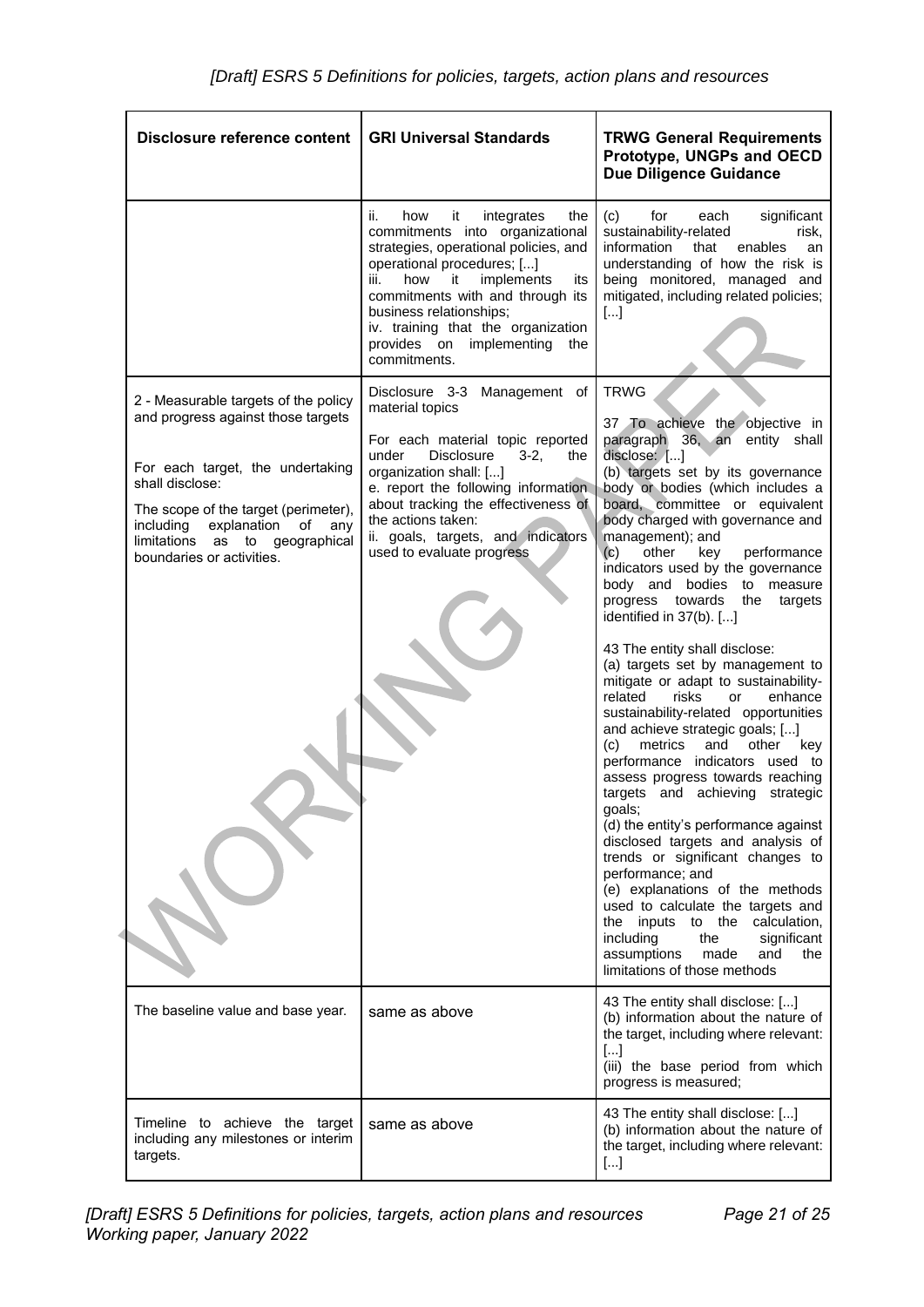| Disclosure reference content                                                                                                                                                             | <b>GRI Universal Standards</b> | <b>TRWG General Requirements</b><br>Prototype, UNGPs and OECD<br><b>Due Diligence Guidance</b>                                                                                                                                                                                                                                                                                                                                                                                 |
|------------------------------------------------------------------------------------------------------------------------------------------------------------------------------------------|--------------------------------|--------------------------------------------------------------------------------------------------------------------------------------------------------------------------------------------------------------------------------------------------------------------------------------------------------------------------------------------------------------------------------------------------------------------------------------------------------------------------------|
|                                                                                                                                                                                          |                                | (ii) the timeframe over which the<br>target applies;<br>(iii) the base period from which<br>progress is measured;<br>(iv) any milestones or interim<br>targets;                                                                                                                                                                                                                                                                                                                |
| Methodologies<br>and<br>significant<br>assumptions used to define targets,<br>including where applicable, the<br>underlying scenarios and alignment<br>with science-based methodologies. | same as above                  | 43 The entity shall disclose: []<br>(b) information about the nature of<br>the target, including where relevant:<br>$[]$<br>(v) whether the target is determined<br>based on external parameters or<br>validated as part of sustainability<br>initiatives []<br>(e) explanations of the methods<br>used to calculate the targets and<br>the inputs to the calculation,<br>including<br>significant<br>the<br>assumptions<br>made<br>and<br>the<br>limitations of those methods |
| Any<br>changes in targets<br>and<br>methodologies adopted throughout<br>the defined time horizon.                                                                                        | same as above                  | 44 [] If a target or entity-specific<br>performance<br>indicator<br>kev<br>is<br>redefined the entity shall:<br>(a) explain the changes;<br>(b) explain the reasons for those<br>changes and<br>(c) provide restated comparative<br>figures, unless it is impracticable to<br>do so.                                                                                                                                                                                           |
|                                                                                                                                                                                          |                                | 45 If an entity stops disclosing a<br>entity-specific<br>metric,<br>key<br>performance indicator or target, the<br>entity shall<br>explain<br>this<br>why<br>longer<br>provides<br>measure<br>no<br>relevant information.                                                                                                                                                                                                                                                      |
|                                                                                                                                                                                          |                                | 46 When a metric, entity-specific<br>key performance indicator or target<br>is replaced by another one that<br>better<br>achieves<br>the<br>same<br>objectives, the entity shall explain<br>the change and why the new<br>measure provides more reliable or<br>relevant information compared to<br>the previous measure used.                                                                                                                                                  |
|                                                                                                                                                                                          |                                | 47 When a metric, entity-specific<br>key performance indicator or target<br>is replaced by another one that<br>better<br>achieves<br>same<br>the<br>objectives, the entity shall explain<br>the change and why the new<br>measure provides more reliable or<br>relevant information compared to<br>the previous measure used                                                                                                                                                   |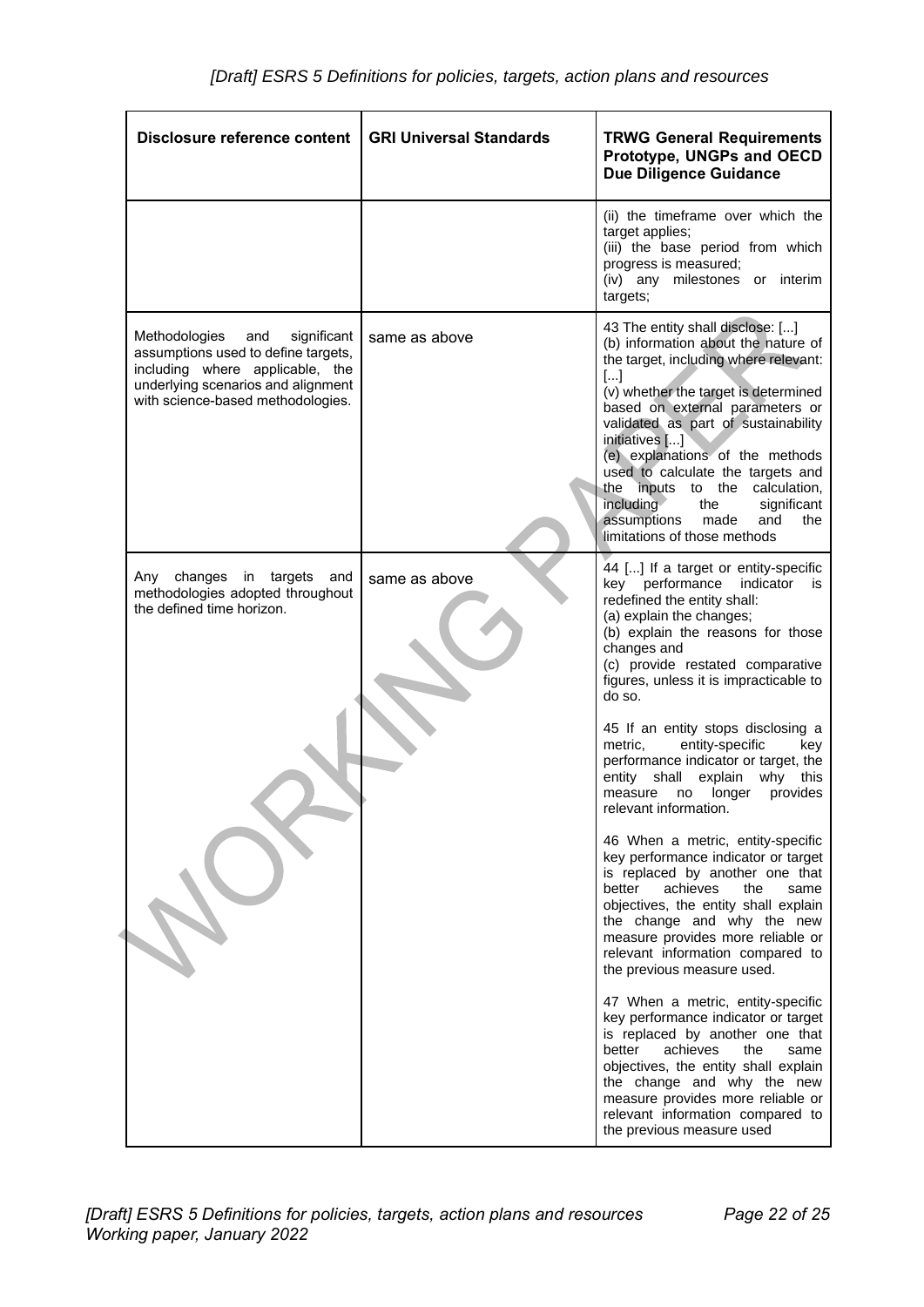| Disclosure reference content                                                                                                                                                                                                                         | <b>GRI Universal Standards</b>                                                                                                                                                                                                                                                                                                                                                                                                  | <b>TRWG General Requirements</b><br>Prototype, UNGPs and OECD<br><b>Due Diligence Guidance</b>                                                                    |
|------------------------------------------------------------------------------------------------------------------------------------------------------------------------------------------------------------------------------------------------------|---------------------------------------------------------------------------------------------------------------------------------------------------------------------------------------------------------------------------------------------------------------------------------------------------------------------------------------------------------------------------------------------------------------------------------|-------------------------------------------------------------------------------------------------------------------------------------------------------------------|
| The overall progress against the<br>defined target, including information<br>on whether the progress is in line<br>had<br>been<br>initially<br>with<br>what<br>scheduled, and analysis of trends or<br>significant changes to performance.           | Disclosure 3-3 Management of<br>material topics<br>For each material topic reported<br>Disclosure<br>$3 - 2.$<br>under<br>the<br>organization shall: []<br>e. report the following information<br>about tracking the effectiveness of<br>the actions taken:<br>ii. goals, targets, and indicators<br>used to evaluate progress<br>iii. the effectiveness of the actions.<br>including progress toward the goals<br>and targets; | 43 The entity shall disclose: []<br>(d) the entity's performance against<br>disclosed targets and analysis of<br>trends or significant changes to<br>performance; |
| If the undertaking has not adopted<br>any targets meeting the above<br>criteria, it shall disclose:<br>Whether such targets will<br>be<br>adopted and when, or<br>Reasons why the reporting entity<br>does not plan to adopt such targets,<br>and/or |                                                                                                                                                                                                                                                                                                                                                                                                                                 |                                                                                                                                                                   |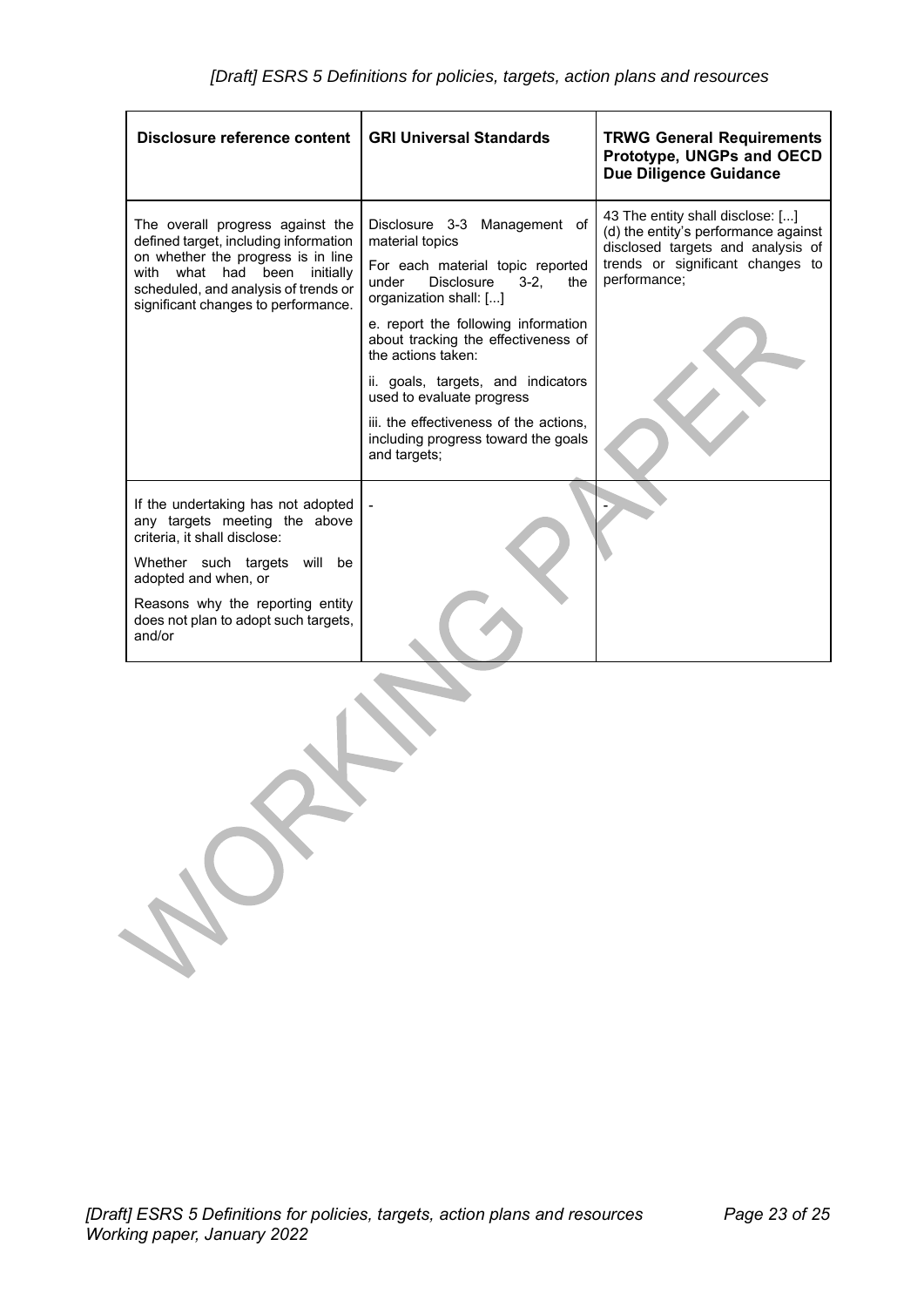| <b>Disclosure reference content</b>                                                                                                                                                                                                                                                                                                                                                                                                                                                                                                                                                                                                              | <b>GRI Universal Standards</b>                                                                                                                                                                                                                                                                                                                                                                                                                                                                                                       | <b>TRWG General Requirements</b><br>Prototype, UNGPs and OECD<br><b>Due Diligence Guidance</b>                                                                                                                                                                                                                                                                                                                                                                                                                                                                                                                                                                                                                                                                                                                                                                                                                                                                                                                                                                                                               |
|--------------------------------------------------------------------------------------------------------------------------------------------------------------------------------------------------------------------------------------------------------------------------------------------------------------------------------------------------------------------------------------------------------------------------------------------------------------------------------------------------------------------------------------------------------------------------------------------------------------------------------------------------|--------------------------------------------------------------------------------------------------------------------------------------------------------------------------------------------------------------------------------------------------------------------------------------------------------------------------------------------------------------------------------------------------------------------------------------------------------------------------------------------------------------------------------------|--------------------------------------------------------------------------------------------------------------------------------------------------------------------------------------------------------------------------------------------------------------------------------------------------------------------------------------------------------------------------------------------------------------------------------------------------------------------------------------------------------------------------------------------------------------------------------------------------------------------------------------------------------------------------------------------------------------------------------------------------------------------------------------------------------------------------------------------------------------------------------------------------------------------------------------------------------------------------------------------------------------------------------------------------------------------------------------------------------------|
| Whether the undertaking measures<br>progress without a specific target,<br>and if so how and what progress<br>has been achieved in terms of the<br>outcomes<br>related<br>to<br>risks,<br>impacts<br>opportunities<br>and<br>underpinning the materiality of the<br>topic                                                                                                                                                                                                                                                                                                                                                                        | Disclosure 3-3 Management of<br>material topics<br>For each material topic reported<br>under<br>Disclosure<br>$3-2,$<br>the<br>organization shall: []<br>e. report the following information<br>about tracking the effectiveness of<br>the actions taken:<br>i. processes used to track the<br>effectiveness of the actions; []<br>iv. lessons learned and how these<br>have been incorporated into the<br>organization's operational policies<br>and procedures;                                                                    | <b>UNGP 20</b><br>In order to verify whether adverse<br>human rights impacts are being<br>addressed, business enterprises<br>should track the effectiveness of<br>their response. Tracking should:<br>(a) Be based on appropriate<br>qualitative<br>and $\blacksquare$<br>quantitative<br>indicators; []<br><b>OECD Due Diligence Guidance</b><br>4.1. Track the implementation and<br>effectiveness of the enterprise's<br>due diligence activities, i.e. its<br>measures to identify, prevent,<br>mitigate and, where appropriate,<br>support remediation of impacts,<br>including<br>with<br>business<br>relationships. In turn, use the<br>lessons learned from tracking to<br>improve these processes in the<br>future.<br><b>Practical actions</b><br>a. Monitor and track implementation<br>effectiveness<br>the<br>and<br>οf<br>enterprise's<br>internal<br>own<br>commitments, activities and goals<br>on due diligence, e.g. by carrying<br>out periodic internal or third party<br>reviews or audits of the outcomes<br>achieved<br>and<br>communicating<br>results at relevant levels within the |
| - Actions, action plans and<br>3<br>resources to meet the<br>policy<br>objectives and targets<br>For<br>action<br>each<br>plan,<br>an<br>undertaking shall disclose:<br>The list of actions, activities and<br>practices included in the action<br>plan.<br>Scope of the actions with respect to<br>the undertaking's activities and<br>value chain<br>The time horizons into which the<br>undertaking intends to complete<br>each action.<br>The expected outcomes of each<br>action included in the action plan in<br>relation to the contribution of the<br>actions to the achievement of the<br>underlying policy objectives and<br>targets. | Disclosure 3-3<br>Management of<br>material topics<br>For each material topic reported<br>under<br><b>Disclosure</b><br>$3-2,$<br>the<br>organization shall:<br>d. describe<br>actions taken to<br>manage the topic and related<br>impacts, including:<br>i. actions to prevent or mitigate<br>potential negative impacts;<br>actions to address<br>ii.<br>actual<br>negative impacts, including actions<br>to provide for or cooperate in their<br>remediation;<br>iii. actions to manage actual and<br>potential positive impacts. | enterprise. []<br>UNGP <sub>19</sub><br>In order to prevent and mitigate<br>adverse human rights impacts,<br>should<br>enterprises<br>business<br>integrate the findings from their<br>assessments<br>impact<br>across<br>relevant internal functions and<br>processes, and take appropriate<br>action.<br><b>OECD DD Guidance</b><br>3.1. Stop activities that are causing<br>or contributing to adverse impacts<br>on RBC issues, based on the<br>enterprise's assessment of its<br>involvement with adverse impacts<br>as per 2.3. Develop and implement<br>plans that are fit-for-purpose to<br>prevent and mitigate<br>potential<br>(future) adverse impacts<br>Practical actions                                                                                                                                                                                                                                                                                                                                                                                                                       |